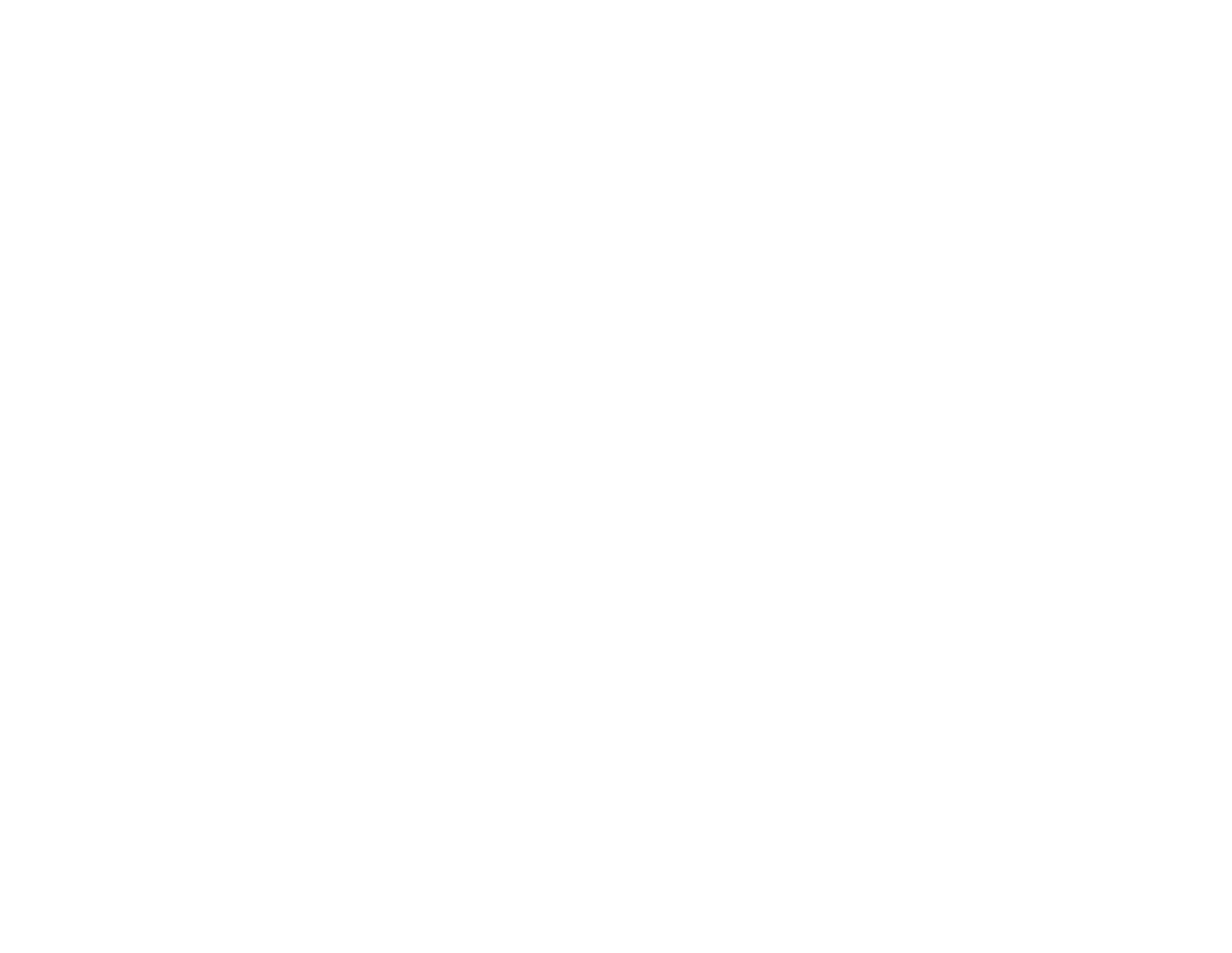## **Table of Contents**

### Section I: Executive Summary **Page 5** and the section I: Executive Summary Percent of Your Students Ready for College-Level Coursework Five Year Trends—Percent of Students Who Met College Readiness Benchmarks Five Year Trends—Average ACT Scores Five Year Trends—Average ACT Scores by Level of Preparation Five Year Trends—Percent and Average Composite Score by Race/Ethnicity Percent of Students in College Readiness Standards Score Ranges Average ACT College Reportable Scores by Test Session Duration Percent of Students Who Met College Readiness Benchmark Scores by Test Session Duration Section II: Academic Achievement **Page 11** Academic Achievement ACT Score Distributions, Cumulative Percentages, Averages, and Quartile Values Average ACT Composite Scores for Race/Ethnicity by Level of Preparation Average ACT Scores by Race/Ethnicity Percent of Students in College Readiness Standards Score Ranges Average ACT Scores by Gender Percent of Students Who Met College Readiness Benchmark Scores by Gender College Readiness Benchmark Percent and Average ACT Scores by Overall High School Curriculum College Readiness Benchmark Percent and Average ACT Scores by Content-Specific Curriculum Section III: College Readiness & Impact of Course Rigor Page 17 Percent of Students Who Met ACT College Readiness Benchmark Scores by Race/Ethnicity Average ACT Scores and Average ACT Score Changes by Common Course Patterns College Readiness Percents by Common Course Patterns Section IV: Career and Educational Aspirations **Page 25** Page 25 Distribution of Planned Educational Majors for All Students by College Plans Average ACT Composite Scores for Racial/Ethnic Groups by Post-Secondary Educational Aspirations Students' Score Report Preferences at Time of Testing Section V: Optional Writing Test Results **Page 29** Page 29 Average ACT English and Writing Scores by Race/Ethnicity and Gender for students who took ACT Writing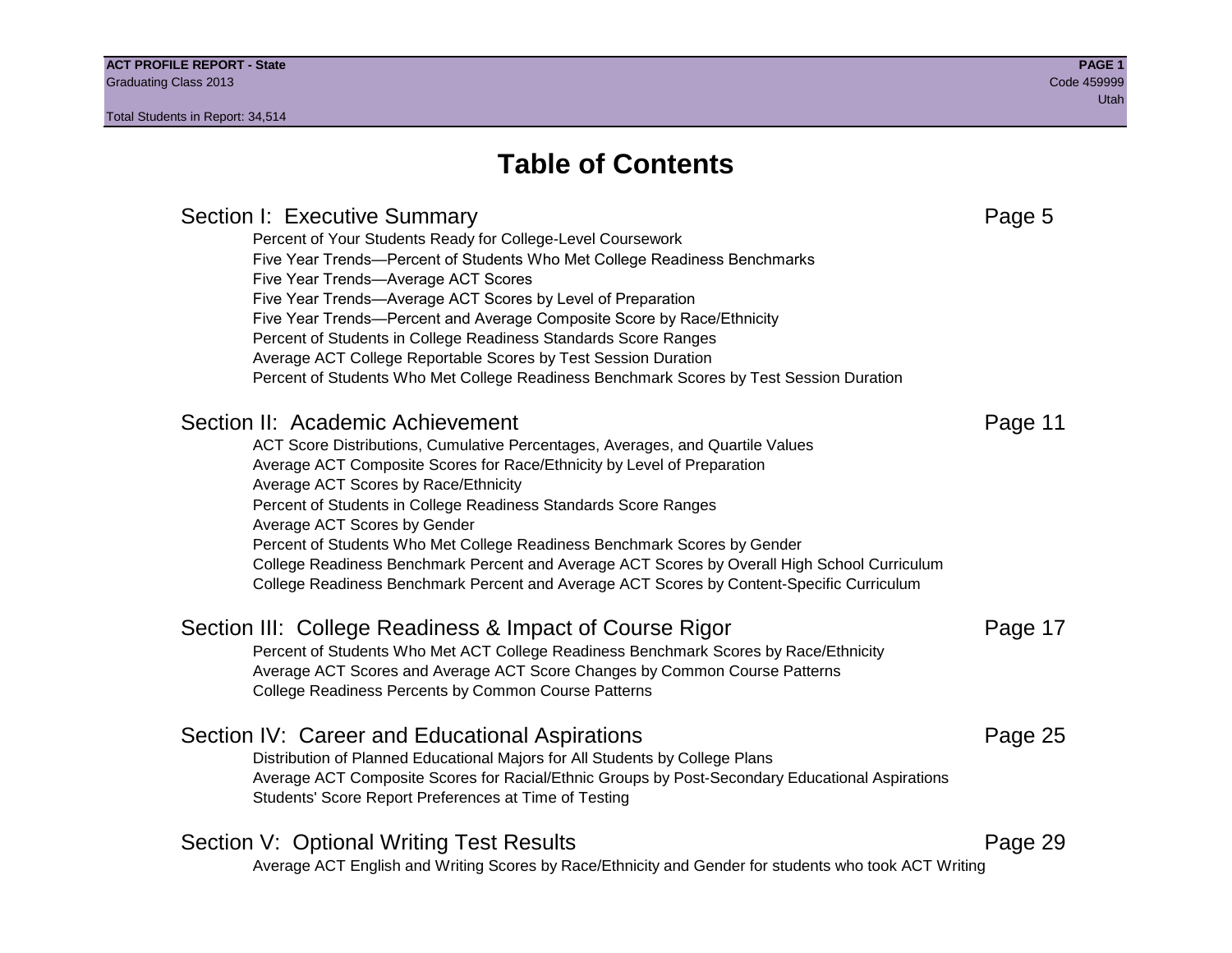Total Students in Report: 34,514

This report provides information about the performance of your 2013 graduating seniors who took the ACT as sophomores, juniors, or seniors; and self-reported at the time of testing that they were scheduled to graduate in 2013. Beginning with the Graduating Class of 2013, all students whose scores are college reportable, both standard and extended time tests, are now included in the report.

This report focuses on:

**Performance** - student test performance in the context of college readiness

**Access** - number of your graduates exposed to college entrance testing and the percent of race/ethnicity participation

**Course Selection** - percent of students pursuing a core curriculum

**Course Rigor** - impact of rigorous coursework on achievement

**College Readiness** - percent of students meeting ACT College Readiness Benchmark Scores in each content area

**Awareness** - extent to which student aspirations match performance

**Articulation** - colleges and universities to which your students send test results

Each year, test data for a school, district, and the state represents a different cohort of students. ACT encourages educators to focus on trends (3, 5, 10 years), not year-to-year changes. Such changes can represent normal – even expected – fluctuations. On the other hand, trend lines offer more insight into what is happening in a school, district, or the state.

Furthermore, ACT encourages educators to measure student performance in the context of college readiness measures. The focus should be on the number and percentage of students who met or exceeded ACT's College Readiness Benchmark Scores, a measure that is much more meaningful and understandable than an average composite score for a group of students.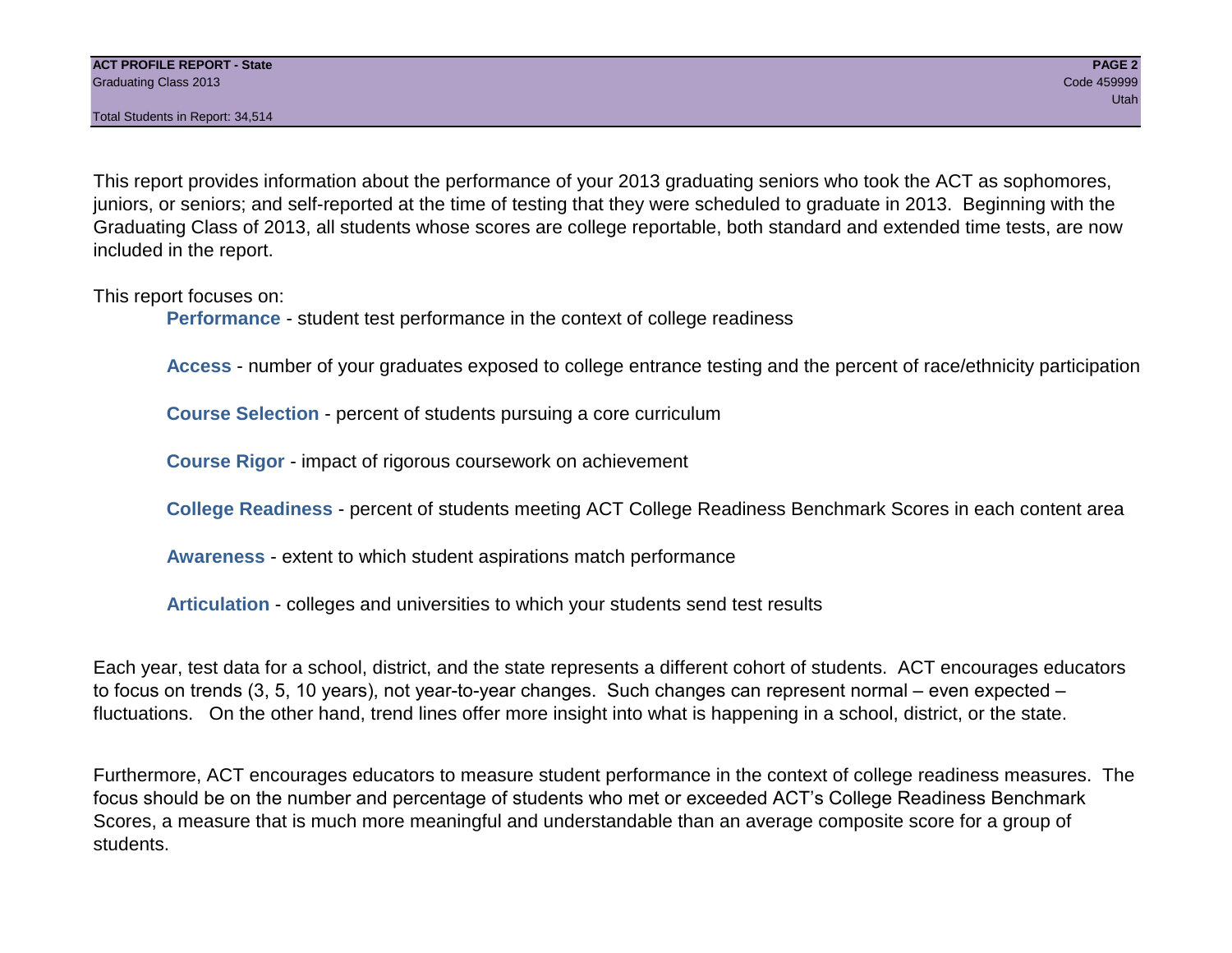Total Students in Report: 34,514

### **The ACT is a curriculum-based measure of college readiness. ACT components include:**

Tests of academic achievement in English, math, reading, science, and writing (optional) High school grade and course information Student Profile Section Career Interest Inventory

### **The ACT:**

Every few years, ACT conducts the **ACT National Curriculum Survey** to ensure its curriculum-based assessment tools accurately measure the skills high school teachers teach and instructors of entry-level college courses expect. The ACT is the only college readiness test designed to reflect the results of such a survey.

ACT's **College Readiness Standards** are sets of statements intended to help students, parents and educators understand the meaning of test scores. The standards relate test scores to the types of skills needed for success in high school and beyond. They serve as a direct link between what students have learned and what they are ready to do next. The ACT is the only college readiness test for which scores can be tied directly to standards. *Connecting College Readiness Standards to the Classroom* interpretive guides can be found at www.act.org/standard/infoserv.html.

Only the ACT reports **College Readiness Benchmark Scores** – A benchmark score is the minimum score needed on an ACT subject-area test to indicate a 50% chance of obtaining a B or higher or about a 75% chance of obtaining a C or higher in the corresponding credit-bearing college courses, which include English Composition, Algebra, Social Science and Biology. These scores were empirically derived based on the actual performance of students in college. The College Readiness Benchmark Scores, updated for 2013, are:

| <b>College Course/Course Area</b> | <b>ACT Test</b> | Benchmark Score |
|-----------------------------------|-----------------|-----------------|
| <b>English Composition</b>        | English         | 18              |
| Algebra                           | Mathematics     | 22              |
| <b>Social Sciences</b>            | Reading         | 22              |
| Biology                           | Science         | 23              |

For more information, go to www.act.org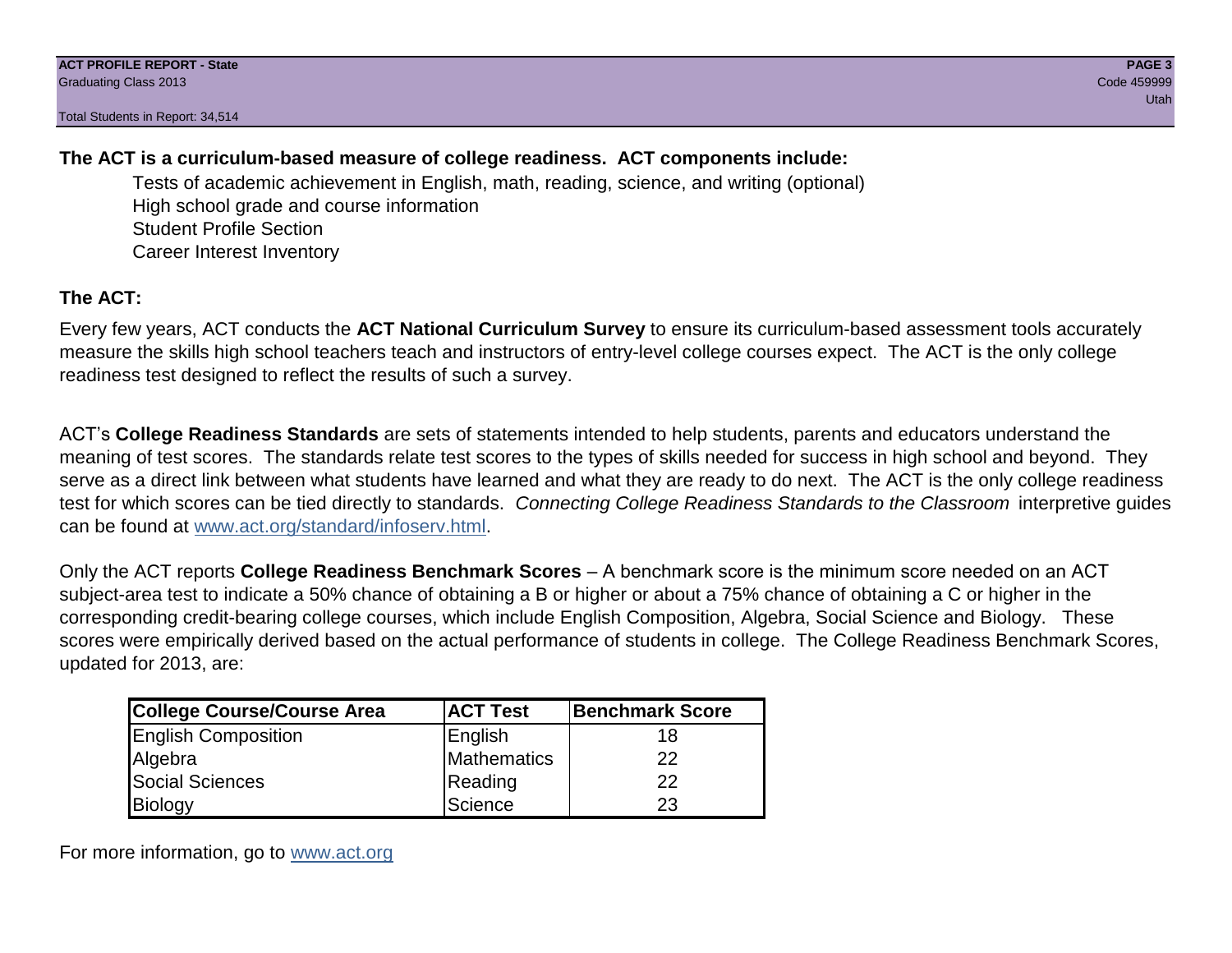#### **How to Improve Scores and Increase College Readiness**

24% of your students met all four ACT College Readiness Benchmark Scores (Table 1.1). To improve students' scores and increase the percentage of students identified as college ready, ACT suggests:

PROVIDING ACCESS FOR ALL STUDENTS TO TAKE THE ACT: 34,514 of your students are included in this report (the 'cohort'). Increasing access insures that more students have the opportunity to consider college and allows the reader to use this report to evaluate how well courses and instructional programs are preparing students for college and work.

MAKING CORE CURRICULUM A PRIORITY: Emphasize the need for all students to develop college and work ready skills, regardless of postsecondary aspirations. 64% of the students in the cohort reported taking courses that would be considered 'Core or More' (Table 1.4).

MAKING SURE STUDENTS ARE TAKING THE RIGHT KINDS OF COURSES: Table 3.2 reports 8% of the cohort took less than three years of math courses. Of these students, 4% were college ready. 19% of the cohort reported taking a course sequence of Algebra I, Algebra II, and Geometry. 9% of these students were college ready. In comparison, 52% of the students who took 3 or more years of math beyond Algebra I, Algebra II, and Geometry were college ready. Getting more students ready for Algebra prior to 9th grade will increase the chances that students will be prepared for and take advanced-level math courses.

Similarly, Table 3.2 reports 20% of the cohort took less than three years of natural science courses. 19% of these students were college ready. In comparison, 42% of students who took at least three years of science coursework were college ready.

EVALUATING RIGOR OF COURSES: Table 2.6 reports the percentage of students falling in each of the ACT College Readiness Standards score ranges. For example, approximately 54% of the cohort fall into the lowest three Mathematics score ranges. To increase these students' achievement, identify the standards they should focus on next by accessing ACT's College Readiness Standards at www.act.org/standard.

PLAN GUIDANCE ACTIVITIES BASED ON STUDENTS' CAREER AND COLLEGE ASPIRATIONS: Data in Tables 4.1 and 4.2 enable the reader to determine if aspirations are consistent with academic performance and whether among students with similar aspirations, academic performance is consistent across racial/ethnic groups.

For more information on interpreting data in this report, or to learn how ACT can help your students improve their readiness for college and the workplace, contact ACT Customer Service at 319-337-1309 or customerservices@act.org.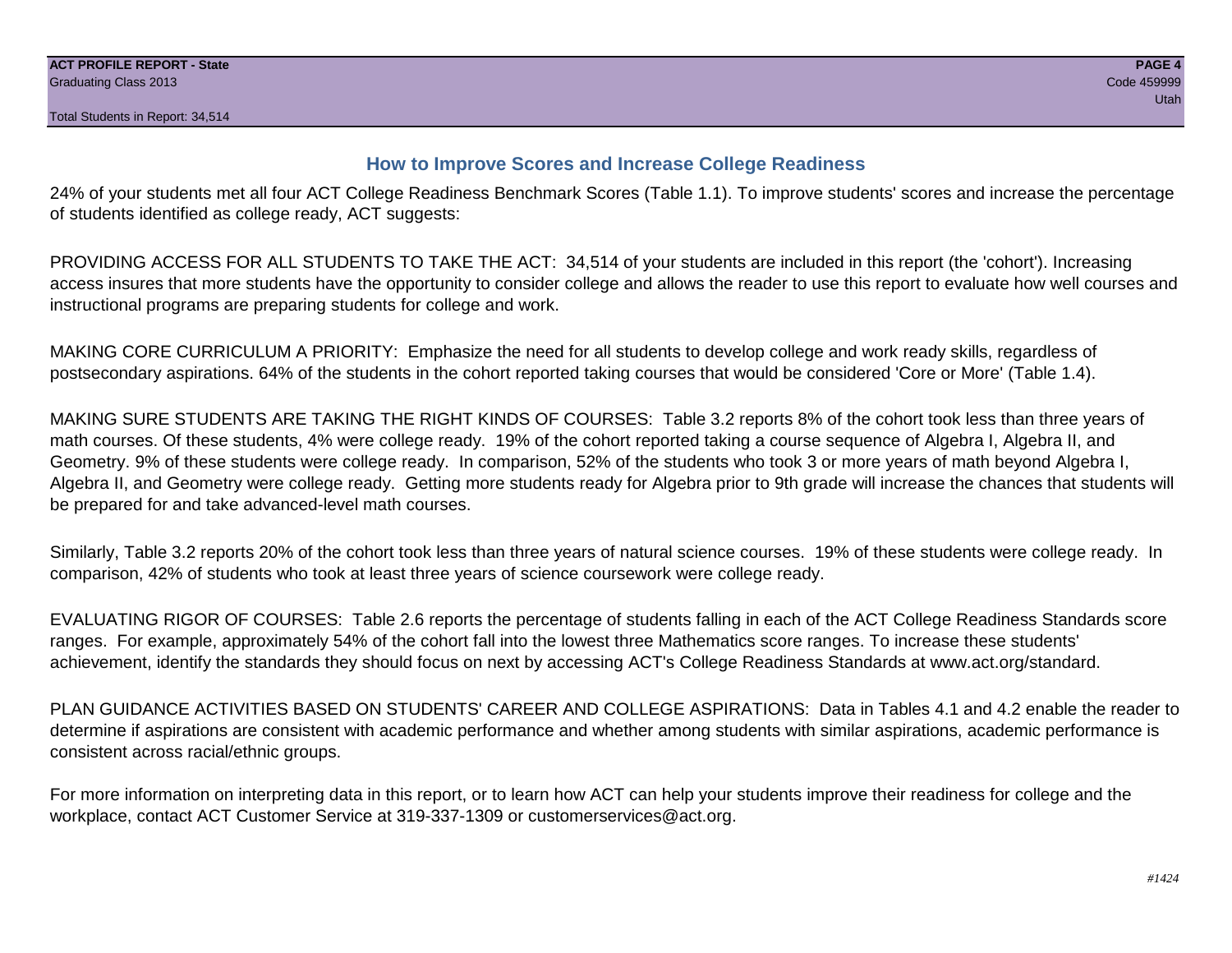**ACT PROFILE REPORT - State: SECTION I, EXECUTIVE SUMMARY PAGE 5** Graduating Class 2013 Code 459999

Total Students in Report: 34,514

utah di kacamatan ing Kabupatèn Kabupatèn Kabupatèn Kabupatèn Kabupatèn Kabupatèn Kabupatèn Kabupatèn Kabupatè

## Section I Executive Summary

Beginning with the Graduating Class of 2013, all students whose scores are college reportable, both standard and extended time tests, are now included. Also beginning with the 2013 Graduating Class data, College Readiness Benchmarks for Reading and Science were updated to reflect the most recent college coursework research.

> To find the results of only standard time or extended time test takers, refer to Tables 1.7 and 1.8 on page 10.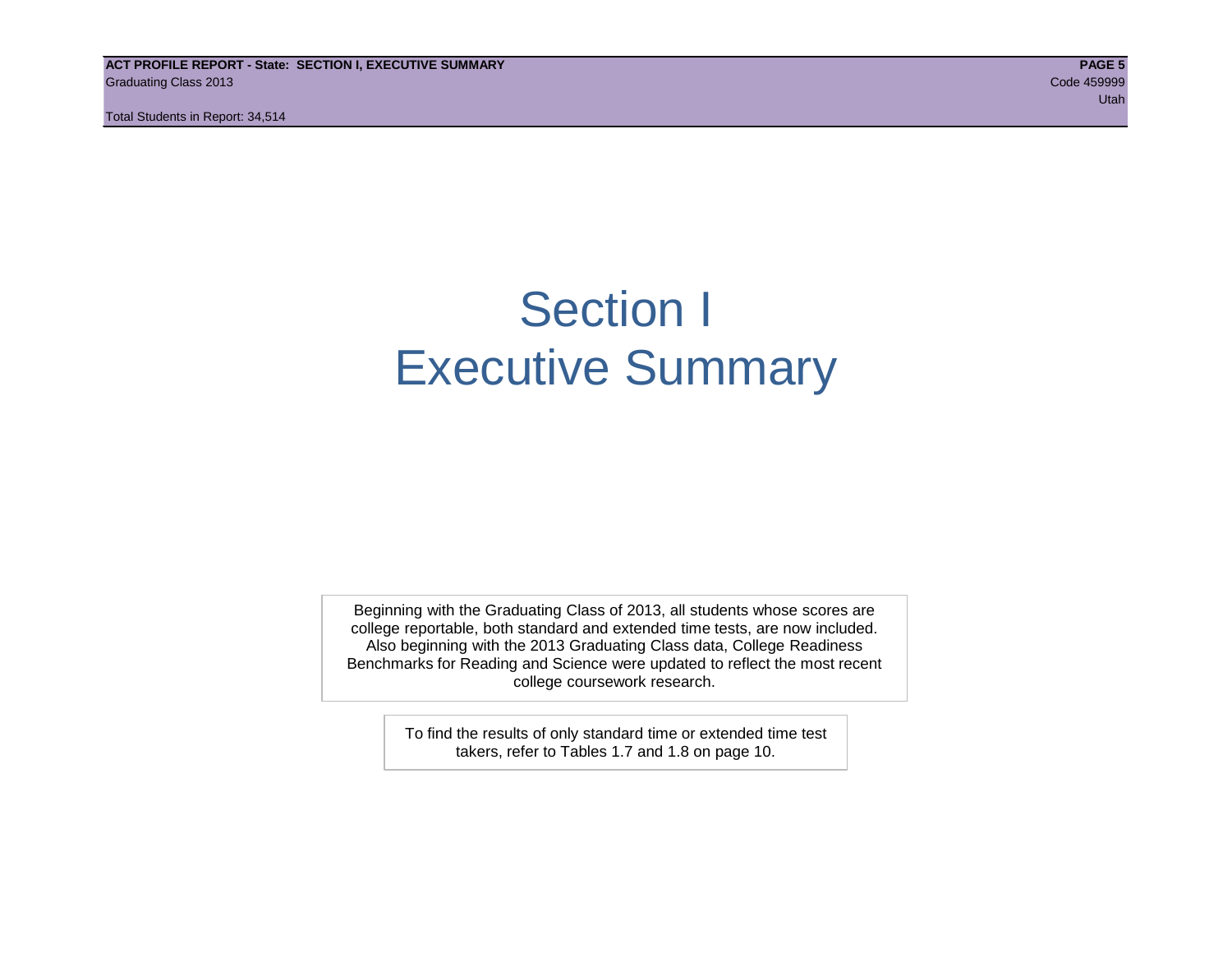#### **ACT PROFILE REPORT - State: SECTION I, EXECUTIVE SUMMARY PAGE 6** Graduating Class 2013 Code 459999

Total Students in Report: 34,514





**A benchmark score is the minimum score needed on an ACT subject-area test to indicate a 50% chance of obtaining a B or higher or about a 75% chance of obtaining a C or higher in the corresponding credit-bearing college course.**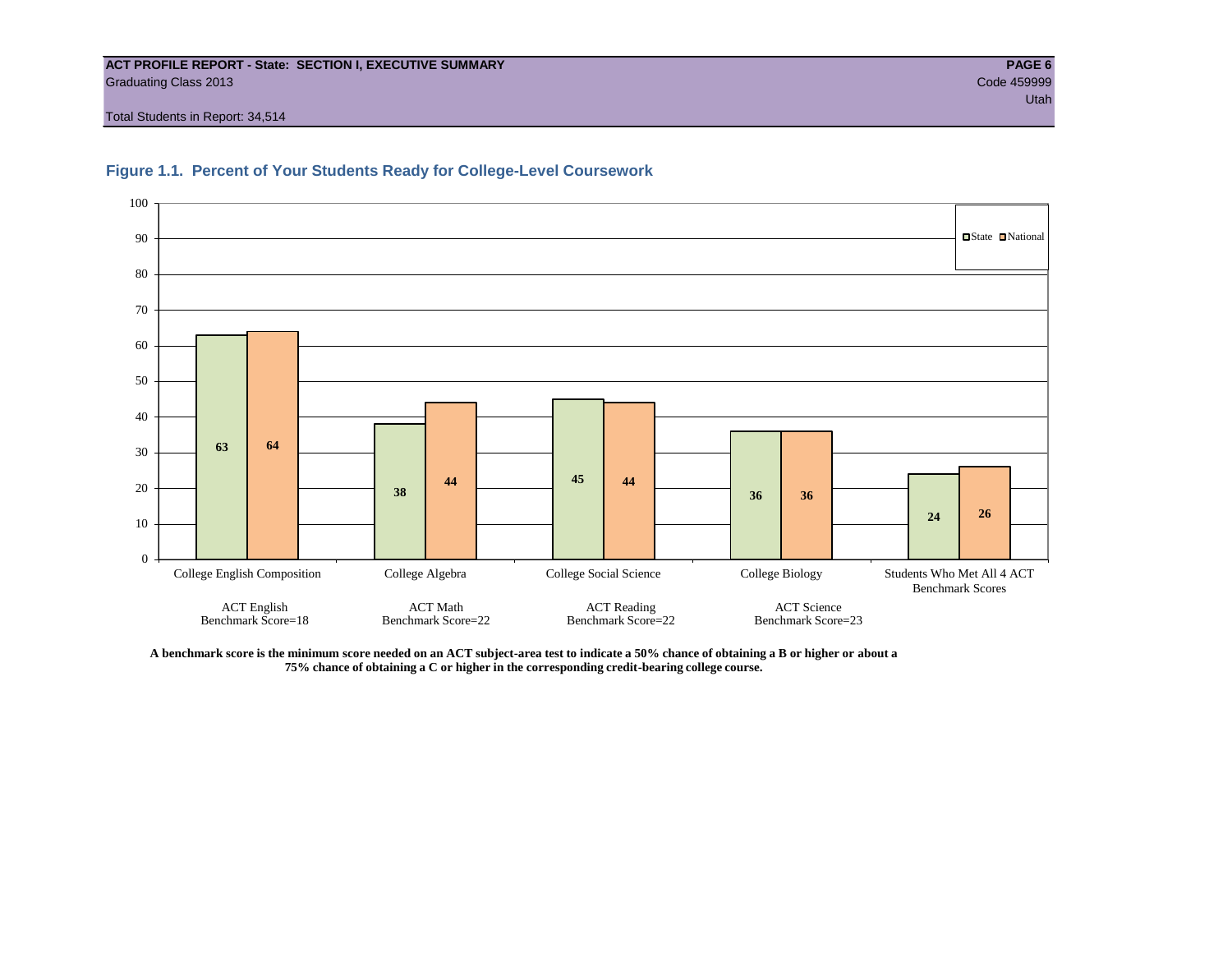#### **ACT PROFILE REPORT - State: SECTION I, EXECUTIVE SUMMARY PAGE 7** Graduating Class 2013 Code 459999

Total Students in Report: 34,514

|      |              | <b>Number of Students</b> |              | <b>Percent Who Met Benchmarks</b> |                    |          |                |          |                |          |                     |          |  |  |
|------|--------------|---------------------------|--------------|-----------------------------------|--------------------|----------|----------------|----------|----------------|----------|---------------------|----------|--|--|
|      |              | <b>Tested</b>             |              | <b>English</b>                    | <b>Mathematics</b> |          | <b>Reading</b> |          | <b>Science</b> |          | <b>Met All Four</b> |          |  |  |
| Year | <b>State</b> | <b>National</b>           | <b>State</b> | National                          |                    | National | <b>State</b>   | National |                | National | <b>State</b>        | National |  |  |
| 2009 | 23,229       | ,480,469                  | 73           | 67                                | 44                 | 42       | 62             | 53       | 32             | 28       | 25                  | 23       |  |  |
| 2010 | 24,824       | .568.835                  | 74           | 66                                | 45                 | 43       | 61             | 52       | 32             | 29       | 26                  | 24       |  |  |
| 2011 | 25,161       | ,623,112                  | 73           | 66                                | 47                 | 45       | 60             | 52       | 33             | 30       | 27                  | 25       |  |  |
| 2012 | 32,835       | ,666,017                  | 64           | 67                                | 40                 | 46       | 54             | 52       | 29             | 31       | 23                  | 25       |  |  |
| 2013 | 34,514       | 1,799,243                 | 63           | 64                                |                    | 44       | 45<br>44       |          | 36             | 36       | 24                  | 26       |  |  |

#### **Table 1.1. Five Year Trends—Percent of Students Who Met College Readiness Benchmarks**

#### **Table 1.2. Five Year Trends—Average ACT Scores**

|      |              | <b>Number of Students</b> |              |                 |                    | <b>Average ACT Scores</b> |                |                 |                |          |                  |          |  |  |  |
|------|--------------|---------------------------|--------------|-----------------|--------------------|---------------------------|----------------|-----------------|----------------|----------|------------------|----------|--|--|--|
|      |              | Tested                    |              | <b>English</b>  | <b>Mathematics</b> |                           | <b>Reading</b> |                 | <b>Science</b> |          | <b>Composite</b> |          |  |  |  |
| Year | <b>State</b> | National                  | <b>State</b> | <b>National</b> | <b>State</b>       | <b>National</b>           | <b>State</b>   | <b>National</b> | <b>State</b>   | National | <b>State</b>     | National |  |  |  |
| 2009 | 23,229       | .480.469                  | 21.4         | 20.6            | 21.1               | 21.0                      | 22.6           | 21.4            | 21.6           | 20.9     | 21.8             | 21.1     |  |  |  |
| 2010 | 24,824       | .568.835                  | 21.4         | 20.5            | 21.1               | 21.0                      | 22.5           | 21.3            | 21.7           | 20.9     | 21.8             | 21.0     |  |  |  |
| 2011 | 25.161       | .623,112                  | 21.4         | 20.6            | 21.2               | 21.1                      | 22.3           | 21.3            | 21.7           | 20.9     | 21.8             | 21.1     |  |  |  |
| 2012 | 32,835       | .666,017                  | 20.0         | 20.5            | 20.3               | 21.1                      | 21.3           | 21.3            | 20.8           | 20.9     | 20.7             | 21.1     |  |  |  |
| 2013 | 34,514       | 1,799,243                 | 19.9         | 20.2            | 20.2               | 20.9                      | 21.3           | 21.1            | 20.8           | 20.7     | 20.7             | 20.9     |  |  |  |

#### **Table 1.3. Five Year Trends—Average ACT Scores Nationwide**

|      | <b>Number of Students</b> |                | <b>Average ACT Scores</b> |         |                |                  |  |  |  |  |  |  |
|------|---------------------------|----------------|---------------------------|---------|----------------|------------------|--|--|--|--|--|--|
| Year | Tested                    | <b>English</b> | <b>Mathematics</b>        | Reading | <b>Science</b> | <b>Composite</b> |  |  |  |  |  |  |
| 2009 | ,480,469                  | 20.6           | 21.0                      | 21.4    | 20.9           | 21.1             |  |  |  |  |  |  |
| 2010 | ,568,835                  | 20.5           | 21.0                      | 21.3    | 20.9           | 21.0             |  |  |  |  |  |  |
| 2011 | ,623,112                  | 20.6           | 21.1                      | 21.3    | 20.9           | 21.1             |  |  |  |  |  |  |
| 2012 | ,666,017                  | 20.5           | 21.1                      | 21.3    | 20.9           | 21.1             |  |  |  |  |  |  |
| 2013 | ,799,243                  | 20.2           | 20.9                      | 21.1    | 20.7           | 20.9             |  |  |  |  |  |  |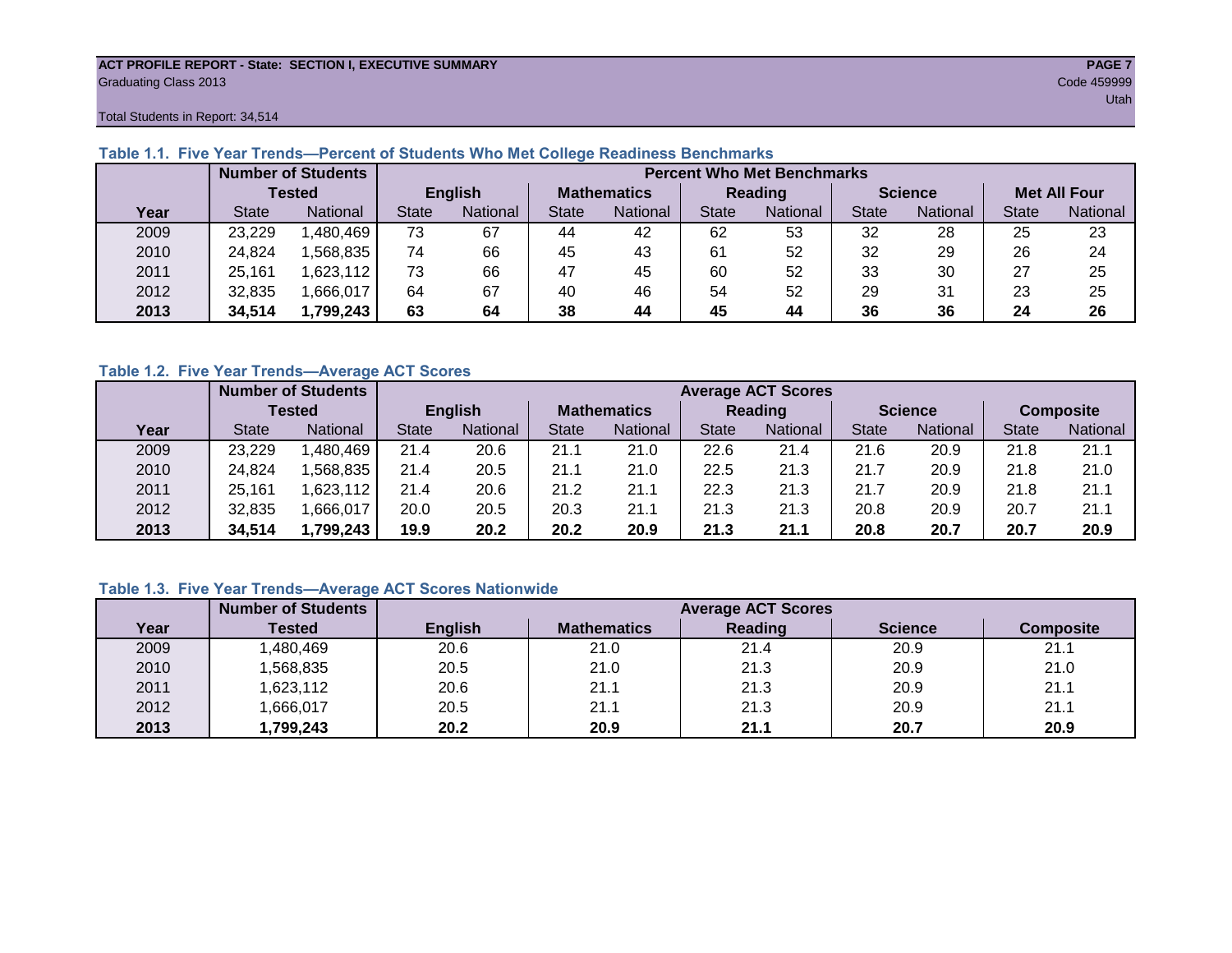#### **ACT PROFILE REPORT - State: SECTION I, EXECUTIVE SUMMARY PAGE 8** Graduating Class 2013 Code 459999

#### Total Students in Report: 34,514

|      |         | <b>Number of Students</b><br>Tested |      | Percent <sup>2</sup> |         | <b>English</b> |         | <b>Mathematics</b> |         | <b>Reading</b> |         | <b>Science</b> |         | <b>Composite</b> |
|------|---------|-------------------------------------|------|----------------------|---------|----------------|---------|--------------------|---------|----------------|---------|----------------|---------|------------------|
|      |         |                                     | Core | Less                 |         |                |         |                    |         |                |         |                |         |                  |
|      | Core or | Less than                           | or   | than                 | Core or | Less than      | Core or | Less than          | Core or | Less than      | Core or | Less than      | Core or | Less than        |
| Year | More    | Core                                | More | Core                 | More    | Core           | More    | Core               | More    | Core           | More    | Core           | More    | Core             |
| 2009 | 16,390  | 6,586                               | 71   | 28                   | 22.1    | 19.8           | 21.8    | 19.6               | 23.2    | 21.2           | 22.2    | 20.2           | 22.4    | 20.3             |
| 2010 | 17.794  | 6.768                               | 72   | 27                   | 22.2    | 19.4           | 21.8    | 19.3               | 23.2    | 20.9           | 22.3    | 20.1           | 22.5    | 20.0             |
| 2011 | 19,125  | 5,741                               | 76   | 23                   | 22.1    | 19.2           | 21.9    | 19.3               | 22.9    | 20.5           | 22.3    | 20.1           | 22.4    | 19.9             |
| 2012 | 21.543  | 9.948                               | 66   | 30                   | 21.5    | 17.5           | 21.5    | 18.3               | 22.5    | 19.2           | 21.9    | 18.9           | 22.0    | 18.6             |
| 2013 | 22.157  | 10,757                              | 64   | 31                   | 21.5    | 17.4           | 21.4    | 18.2               | 22.6    | 19.1           | 22.0    | 18.8           | 22.0    | 18.5             |

#### **Table 1.4. Five Year Trends—Average ACT Scores by Level of Preparation**

<sup>1</sup>"Core or More" results correspond to students taking four or more years of English AND three or more years each of math, social studies, and natural science.

 $2$ Percent of all students tested. Numbers will not add up to 100% due to student non-response.

#### **Table 1.5. Five Year Trends—Percent and Average Composite Score by Race/Ethnicity**

|                                        | 2009   |     |      | 2010   |               |      | 2011   |               |      | 2012   |     |      | 2013   |               |      |
|----------------------------------------|--------|-----|------|--------|---------------|------|--------|---------------|------|--------|-----|------|--------|---------------|------|
|                                        |        | %   | Avg  | N      | $\frac{9}{6}$ | Ava  | N      | $\frac{9}{6}$ | Avg  | N      | %   | Ava  | N      | $\frac{9}{6}$ | Avg  |
| <b>All Students</b>                    | 23.229 | 100 | 21.8 | 24.824 | 100           | 21.8 | 25.161 | 100           | 21.8 | 32.835 | 100 | 20.7 | 34.514 | 100           | 20.7 |
| Black/African American                 | 228    |     | 18.  | 264    |               | 18.1 | 265    |               | 18.2 | 352    |     | 16.9 | 354    |               | 17.0 |
| American Indian/Alaska Native          | 241    |     | 17.9 | 262    |               | 17.8 | 223    |               | 18.5 | 342    |     | 16.4 | 346    |               | 16.1 |
| White                                  | 19.014 | 82  | 22.2 | 20.153 | 81            | 22.2 | 19,926 | 79            | 22.3 | 23.977 | 73  | 21.5 | 25.253 | 73            | 21.5 |
| Hispanic/Latino                        | .386   | 6.  | 18.8 | 1.636  |               | 18.6 | 2,359  | 9             | 18.9 | 4.171  | 13  | 17.6 | 4,570  | 13            | 17.6 |
| Asian                                  | 829    |     | 20.9 | 914    | 4             | 20.7 | 699    | 3             | 21.6 | 651    |     | 20.9 | 703    |               | 20.7 |
| Native Hawaiian/Other Pacific Islander |        |     |      | 0      | 0             |      | 241    |               | 18.0 | 392    |     | 17.2 | 420    |               | 16.8 |
| Two or more races                      | 449    |     | 21.7 | 566    | 2             | 22.0 | 568    | ົ             | 21.9 | 972    | ົ   | 20.6 | 1.186  |               | 20.7 |
| Prefer not to respond/No response      | 0.082  |     | 21.9 | ,029   | 4             | 21.0 | 880    | 3             | 21.6 | ,978   | 6   | 19.7 | 1,682  |               | 19.7 |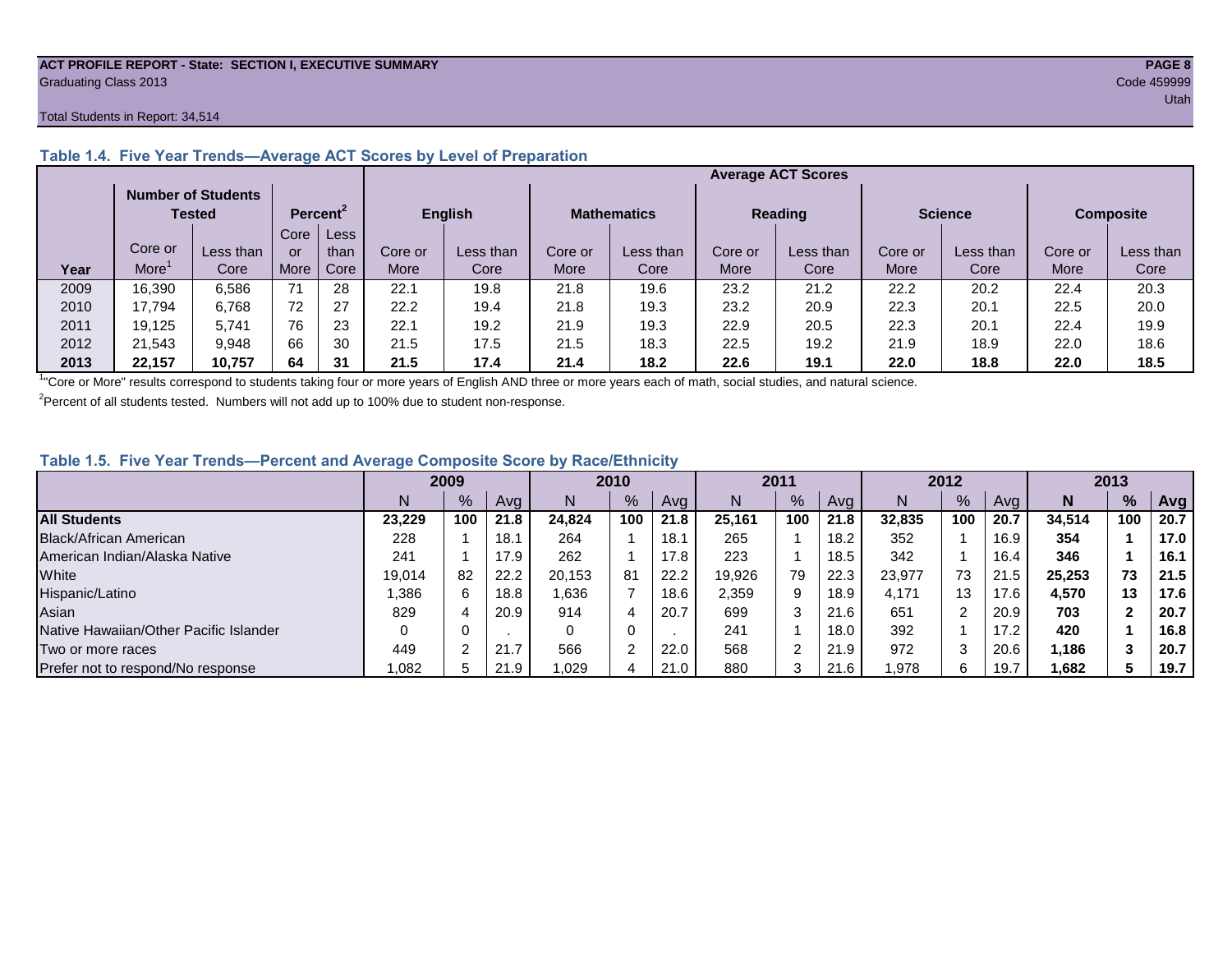### **ACT PROFILE REPORT - State: SECTION I, EXECUTIVE SUMMARY PAGE 9** Graduating Class 2013 Code 459999

#### Total Students in Report: 34,514

#### **Table 1.6. Percent of Students in College Readiness Standards Score Ranges**

| <b>CRS</b>    | <b>English</b>       | <b>Mathematics</b>     | <b>Reading</b>        | <b>Science</b>          |
|---------------|----------------------|------------------------|-----------------------|-------------------------|
| Range         | (Benchmark = $18$ )  | (Benchmark = $22$ )    | $(Benchmark = 22)$    | (Benchmark = $23$ )     |
|               | 100%                 | 100%                   | 100%                  | 100%                    |
| $1 - 12$      | 50%<br>14%<br>13%    | 50%<br>$1\%$<br>1%     | 50%<br>$8\%$<br>$8\%$ | 50%<br>$7\%$<br>6%      |
|               | $0\%$                | $0\%$                  | $0\%$                 | $0\%$                   |
| $13 - 15$     | 100%                 | 100%                   | 100%                  | 100%                    |
|               | 50%<br>14%<br>13%    | 50%<br>17%<br>14%      | 50%<br>13%<br>13%     | 50%<br>10%<br>10%       |
|               | $0\%$                | 0%                     | $0\%$                 | $0\%$                   |
|               | 100%                 | 100%                   | 100%                  | 100%                    |
| 16-19         | 50%<br>19%<br>18%    | 36%<br>33%<br>50%      | 50%<br>22%<br>21%     | 50%<br>23%<br>22%       |
|               | $0\%$                | $0\%$                  | $0\%$                 | $0\%$                   |
|               | 100%                 | 100%                   | 100%                  | 100%                    |
| $20 - 23$     | 50%<br>25%<br>25%    | 50%<br>19%<br>19%      | 50%<br>24%<br>23%     | 33%<br>$30\%$<br>50%    |
|               | $0\%$                | 0%                     | $0\%$                 | $0\%$                   |
|               | 100%                 | 100%                   | 100%                  | 100%                    |
| 24-27         | 50%<br>16%<br>16%    | 50%<br>21%<br>20%      | 50%<br>16%<br>15%     | 50%<br>20%<br>20%       |
|               | $0\%$                | $0\%$                  | $0\%$                 | $0\%$                   |
|               | 100%                 | 100%                   | 100%                  | 100%                    |
| 28-32         | 50%<br>9%<br>10%     | 50%<br>$9\%$<br>7%     | 50%<br>14%<br>13%     | 50%<br>$8\%$<br>$7\%$   |
|               | $0\%$                | 0%                     | $0\%$                 | $0\%$                   |
|               | 100%                 | 100%                   | 100%                  | 100%                    |
| 33-36         | 50%                  | 50%                    | 50%                   | 50%                     |
|               | $5\%$<br>4%<br>$0\%$ | $2\%$<br>3%<br>$0\%$   | 5%<br>4%<br>$0\%$     | $2\%$<br>$2\%$<br>$0\%$ |
|               | 100%                 | 100%                   | 100%                  | 100%                    |
| % At or Above | 64%<br>63%           | 44%                    | 45%<br>44%            |                         |
| Benchmark     | 50%                  | 38%<br>50%             | 50%                   | 36%<br>36%<br>50%       |
|               | $0\%$                | $0\%$                  | $0\%$                 | $0\%$                   |
|               |                      | $\overline{S}$ = State | = National            |                         |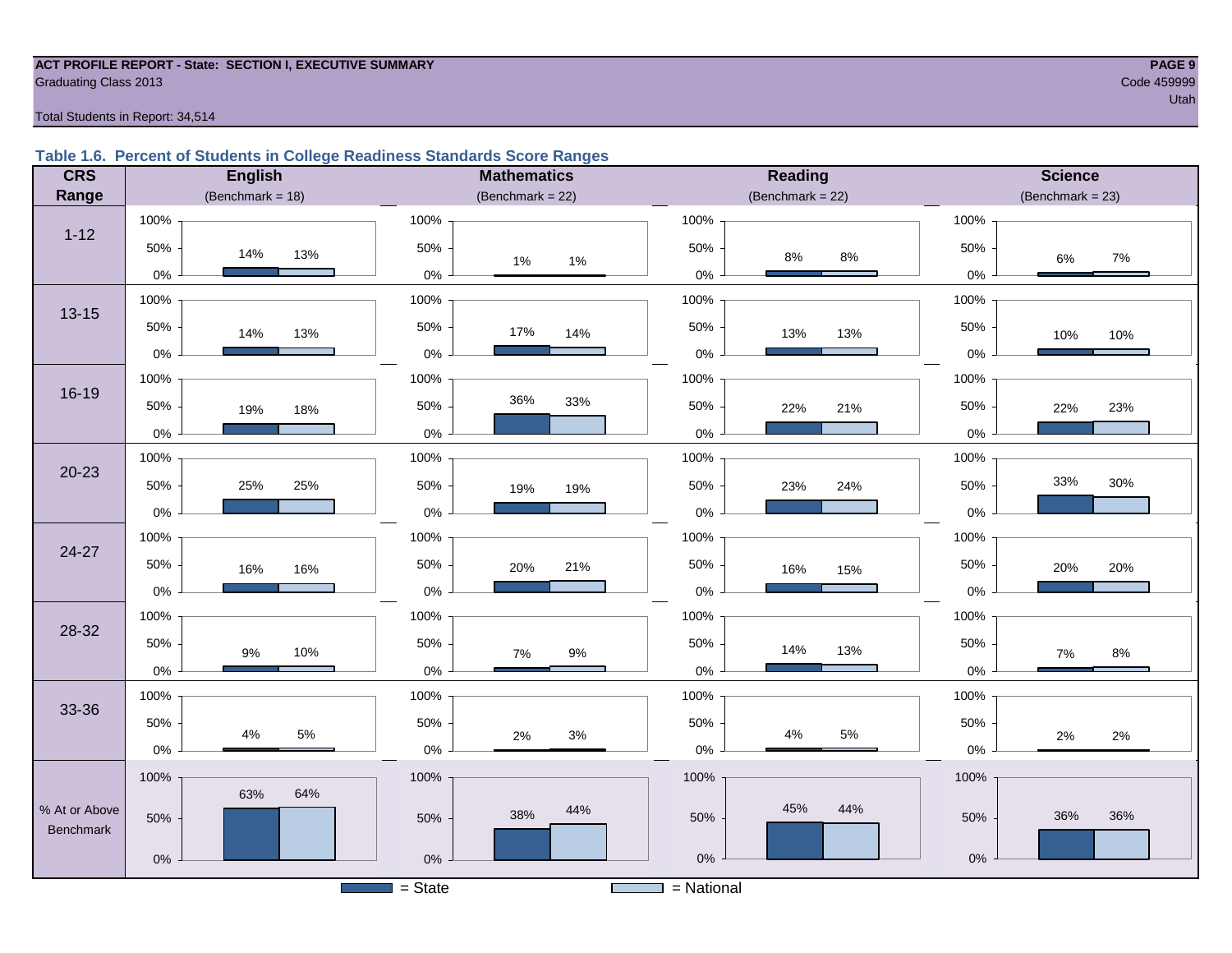#### **ACT PROFILE REPORT- State: SECTION II, ACADEMIC ACHIEVEMENT PAGE 10** Graduating Class 2013 Code 459999

Total Students in Report: 34,514

| <b>Student Group</b> | <b>Test Session</b>  |           |         | <b>Average ACT Scores</b> |             |         |         |           |  |  |  |  |
|----------------------|----------------------|-----------|---------|---------------------------|-------------|---------|---------|-----------|--|--|--|--|
|                      | <b>Duration</b>      | N         | Percent | English                   | Mathematics | Reading | Science | Composite |  |  |  |  |
|                      | <b>Standard Time</b> | 33,314    | 97      | 20.1                      | 20.3        | 21.4    | 20.9    | 20.8      |  |  |  |  |
| <b>State</b>         | <b>Extended Time</b> | 1,200     | 3       | 14.0                      | 16.1        | 16.2    | 16.2    | 15.7      |  |  |  |  |
|                      | Total                | 34,514    | 100     | 19.9                      | 20.2        | 21.3    | 20.8    | 20.7      |  |  |  |  |
|                      | <b>Standard Time</b> | 1,727,041 | 96      | 20.4                      | 21.0        | 21.3    | 20.9    | 21.0      |  |  |  |  |
| <b>National</b>      | <b>Extended Time</b> | 72,202    | 4       | 15.9                      | 17.7        | 18.1    | 17.9    | 17.5      |  |  |  |  |
|                      | Total                | ,799,243  | 100     | 20.2                      | 20.9        | 21.1    | 20.7    | 20.9      |  |  |  |  |

#### **Table 1.7. Average ACT College Reportable Scores by Test Session Duration**

#### **Table 1.8. Percent of Students Who Met College Readiness Benchmark Scores by Test Session Duration**

| <b>Student Group</b> | <b>Test Session</b>  |         | Met                |         |         |          |
|----------------------|----------------------|---------|--------------------|---------|---------|----------|
|                      | <b>Duration</b>      | English | <b>Mathematics</b> | Reading | Science | All Four |
|                      | <b>Standard Time</b> | 64      | 39                 | 46      | 37      | 25       |
| <b>State</b>         | <b>Extended Time</b> | 21      |                    | 17      | 11      | 6        |
|                      | Total                | 63      | 38                 | 45      | 36      | 24       |
|                      | <b>Standard Time</b> | 65      | 45                 | 45      | 37      | 27       |
| <b>National</b>      | <b>Extended Time</b> | 35      | 20                 | 28      | 20      | 13       |
|                      | Total                | 64      | 44                 | 44      | 36      | 26       |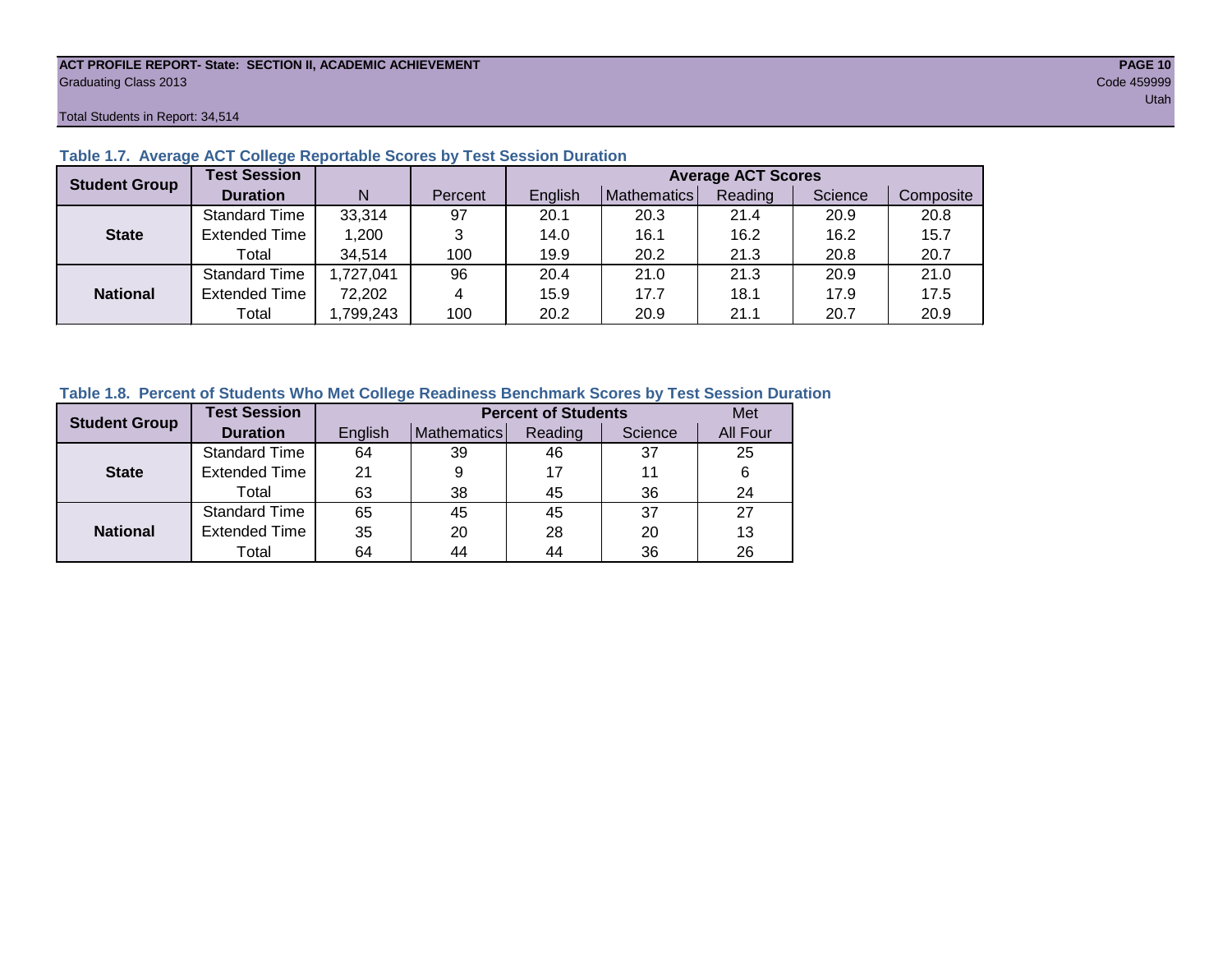## Section II Academic Achievement

Beginning with the Graduating Class of 2013, all students whose scores are college reportable, both standard and extended time tests, are now included. Also beginning with the 2013 Graduating Class data, College Readiness Benchmarks for Reading and Science were updated to reflect the most recent college coursework research.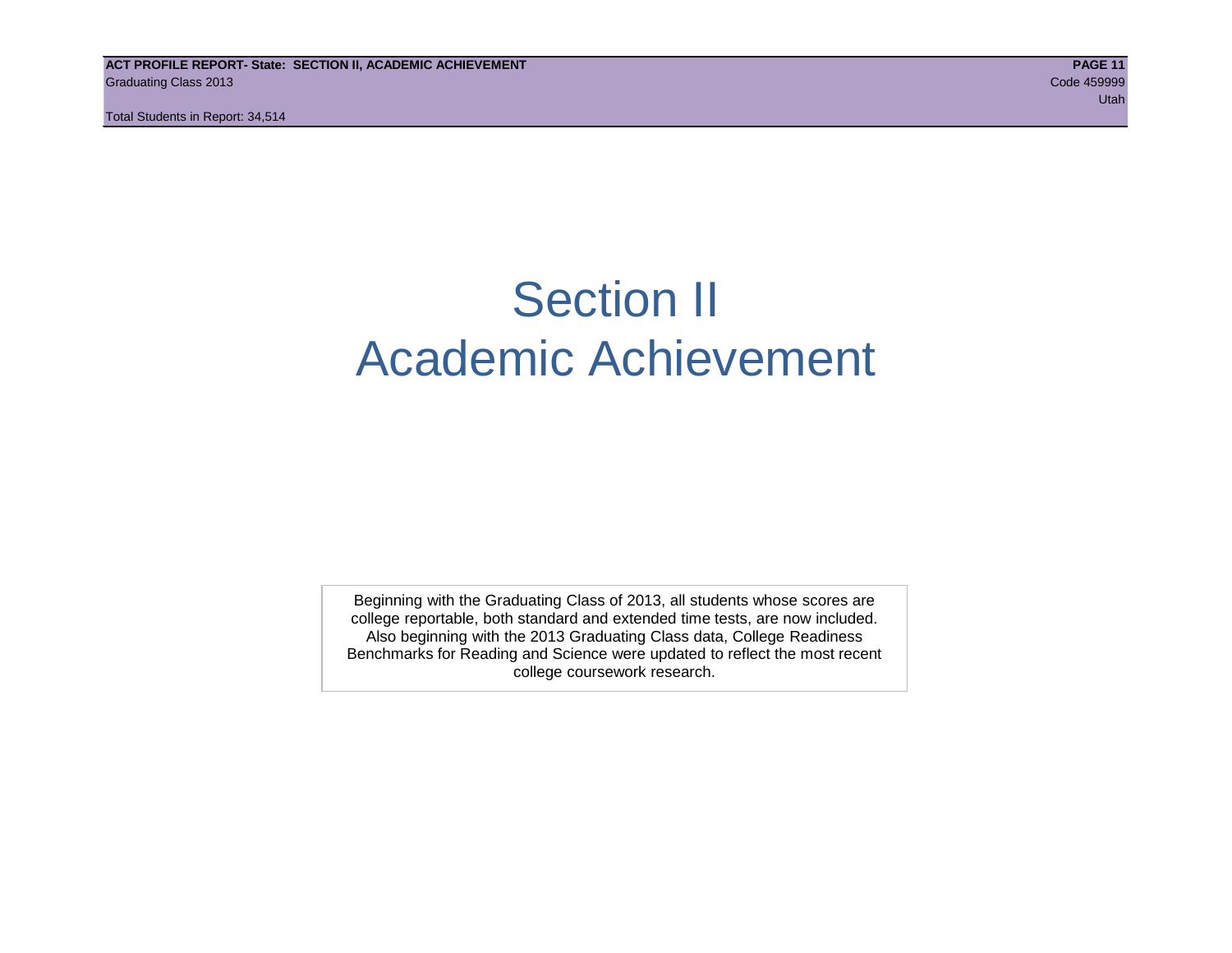### **ACT PROFILE REPORT- State: SECTION II, ACADEMIC ACHIEVEMENT PAGE 12** Graduating Class 2013 Code 459999

Total Students in Report: 34,514

|  | Table 2.1. ACT Score Distributions, Cumulative Percentages (CP <sup>1</sup> ), and Score Averages |  |  |  |
|--|---------------------------------------------------------------------------------------------------|--|--|--|
|  |                                                                                                   |  |  |  |

| <b>ACT Scale</b>      |                | <b>English</b> |                | <b>Mathematics</b> |                  | <b>Reading</b> |              | <b>Science</b>   |                 | <b>Composite</b><br><b>ACT Scale</b> |                 |
|-----------------------|----------------|----------------|----------------|--------------------|------------------|----------------|--------------|------------------|-----------------|--------------------------------------|-----------------|
| <b>Score</b>          | $\mathsf{N}$   | CP             | ${\sf N}$      | $\mathsf{CP}$      | N                | CP             | $\mathsf{N}$ | CP               | N               | $\mathsf{CP}$                        | <b>Score</b>    |
| 36                    | 82             | 100            | 52             | 100                | 212              | 100            | 109          | 100              | $\overline{14}$ | 100                                  | $\overline{36}$ |
| 35                    | 317            | 100            | 113            | 100                | 315              | 99             | 162          | 100              | 76              | 100                                  | 35              |
| 34                    | 325            | 99             | 200            | 100                | 384              | 98             | 197          | 99               | 161             | 100                                  | 34              |
| 33                    | 556            | 98             | 197            | 99                 | 576              | 97             | 121          | 99               | 192             | 99                                   | 33              |
| 32                    | 422            | 96             | 206            | $98\,$             | 669              | 96             | 282          | $98\,$           | 336             | 99                                   | 32              |
| 31                    | 508            | 95             | 215            | 98                 | 1,275            | 94             | 364          | 97               | 483             | 98                                   | 31              |
| 30                    | 583            | 94             | 426            | 97                 | 911              | 90             | 491          | 96               | 641             | 96                                   | 30              |
| 29                    | 647            | 92             | 481            | 96                 | 970              | 87             | 653          | 95               | 788             | 94                                   | 29              |
| 28                    | 914            | 90             | 922            | 95                 | 1,004            | 85             | 724          | 93               | 983             | 92                                   | 28              |
| 27                    | 877            | 87             | 1,265          | 92                 | 1,129            | 82             | 904          | 91               | 1,266           | 89                                   | $27\,$          |
| 26                    | 1,264          | 85             | 1,705          | 88                 | 1,184            | 78             | 1,289        | 88               | 1,520           | 86                                   | 26              |
| 25                    | 1,517          | 81             | 1,799          | 83                 | 1,258            | 75             | 1,980        | 85               | 1,705           | 81                                   | 25              |
| 24                    | 1,798          | 77             | 2,038          | 78                 | 2,063            | 71             | 2,844        | 79               | 1,896           | 76                                   | 24              |
| 23                    | 1,708          | $72\,$         | 1,836          | 72                 | 1,977            | 65             | 2,359        | $71$             | 2,047           | 71                                   | 23              |
| 22                    | 2,022          | 67             | 1,734          | 67                 | 1,634            | 60             | 2,533        | 64               | 2,355           | 65                                   | 22              |
| 21                    | 2,510          | 61             | 1,734          | 62                 | 2,704            | 55             | 3,502        | 57               | 2,478           | 58                                   | 21              |
| 20                    | 2,501          | 53             | 1,148          | 57                 | 1,751            | 47             | 2,969        | 46               | 2,518           | 51                                   | 20              |
| 19                    | 1,559          | 46             | 2,004          | 53                 | 2,423            | 42             | 2,273        | 38               | 2,364           | 44                                   | 19              |
| 18                    | 1,484          | 42             | 2,596          | 48                 | 1,626            | 35             | 2,182        | 31               | 2,344           | 37                                   | 18              |
| 17                    | 1,426          | 37             | 3,555          | $40\,$             | 2,031            | 30             | 1,528        | 25               | 2,202           | 30                                   | 17              |
| 16                    | 2,000          | 33             | 4,281          | 30                 | 1,394            | 24             | 1,484        | $20\,$           | 2,063           | 24                                   | 16              |
| 15                    | 2,101          | 28             | 3,593          | 17                 | 1,436            | 20             | 1,299        | 16               | 1,769           | 18                                   | 15              |
| 14                    | 1,765          | 21             | 1,431          | $\overline{7}$     | 1,723            | 16             | 1,159        | 12               | 1,619           | 12                                   | 14              |
| 13                    | 930            | 16             | 761            | $\sqrt{3}$         | 1,184            | 11             | 1,100        | $\boldsymbol{9}$ | 1,331           | 8                                    | 13              |
| 12                    | 1,080          | 14             | 125            | $\overline{1}$     | 1,323            | 8              | 762          | 6                | 894             | $\overline{4}$                       | 12              |
| 11                    | 1,261          | 10             | 81             |                    | 815              | 4              | 571          | 4                | 354             |                                      | 11              |
| 10                    | 905            | $\overline{7}$ | $\,$ 5 $\,$    |                    | 283              | 2              | 464          | $\overline{2}$   | 88              | 1                                    | 10              |
| 9                     | 728            | 4              | 5              |                    | 141              |                | 117          | 1                | 15              |                                      | 9               |
| 8                     | 431            | $\overline{2}$ | 3              |                    | 60               |                | 60           |                  | 6               |                                      | 8               |
| $\overline{7}$        | 173            |                | $\Omega$       |                    | 14               |                | 17           |                  | 5               |                                      | $\overline{7}$  |
| 6                     | 86             |                | $\overline{1}$ |                    | 28               |                | 9            | 1                |                 |                                      | $6\phantom{a}$  |
| 5                     | 24             |                | $\mathbf 0$    |                    | $10$             |                |              |                  | $\mathbf 0$     |                                      | 5               |
| $\boldsymbol{\Delta}$ | 8              |                | $\overline{c}$ |                    | 1                |                |              |                  | $\mathbf 0$     |                                      |                 |
| 3                     | 1              |                | $\mathbf 0$    |                    | $\boldsymbol{2}$ |                | $\Omega$     | -1               | $\mathbf 0$     |                                      | 3               |
| $\overline{2}$        | 0              |                | $\mathbf 0$    |                    | 3                |                | $\mathbf 0$  | -1               | $\mathbf 0$     |                                      | $\overline{2}$  |
|                       | $\overline{1}$ |                | $\Omega$       |                    | 1                | 1              |              | 1                | $\Omega$        |                                      |                 |
| Avg (SD)              |                | 19.9(6.4)      |                | 20.2(4.9)          |                  | 21.3(6.2)      |              | 20.8(5.1)        | 20.7(5.2)       |                                      | Avg (SD)        |

<sup>1</sup>CP is the cumulative percent of students at or below a score point.

Note: Shaded portions of columns identify the students who met/exceeded the ACT College Readiness Benchmark Scores.

utah di kacamatan di kacamatan di kacamatan di kacamatan di kacamatan di kacamatan di kacamatan di kacamatan d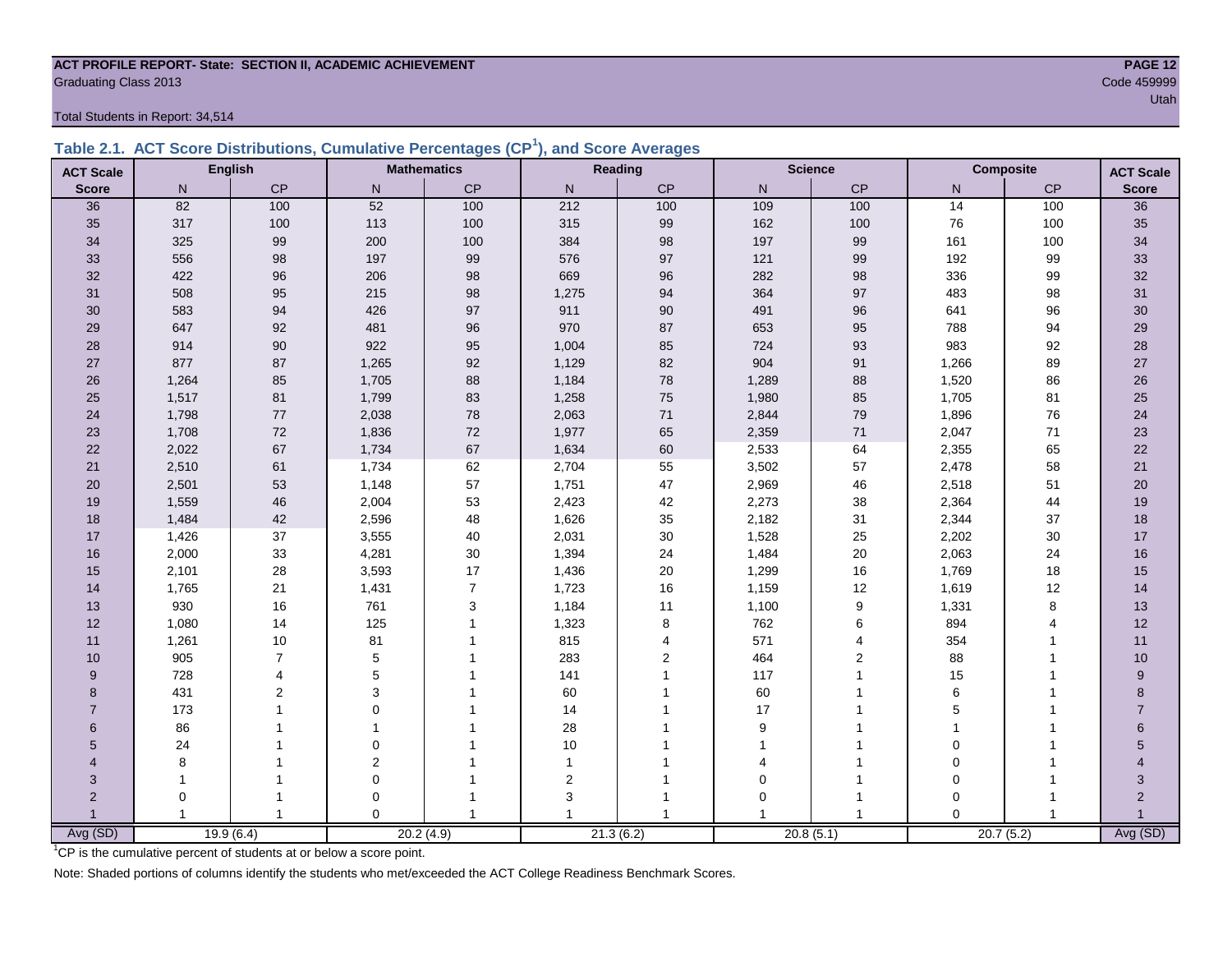#### **ACT PROFILE REPORT- State: SECTION II, ACADEMIC ACHIEVEMENT PAGE 13** Graduating Class 2013 Code 459999

#### Total Students in Report: 34,514

|                  |                         | <b>English</b> |                          |                | Reading                |           |                        |                | <b>Mathematics</b>    |           |                     |           |                        |     |                  |
|------------------|-------------------------|----------------|--------------------------|----------------|------------------------|-----------|------------------------|----------------|-----------------------|-----------|---------------------|-----------|------------------------|-----|------------------|
|                  |                         |                |                          |                | <b>Social Studies/</b> |           |                        |                | <b>Pre/Elementary</b> |           | Algebra/ Coordinate |           | <b>Plane Geometry/</b> |     |                  |
| <b>ACT Scale</b> | <b>Usage/ Mechanics</b> |                | <b>Rhetorical Skills</b> |                | <b>Sciences</b>        |           | <b>Arts/Literature</b> |                | Algebra               |           | <b>Geometry</b>     |           | Trigonometry           |     | <b>ACT Scale</b> |
| <b>Score</b>     | N                       | <b>CP</b>      | N.                       | <b>CP</b>      | N                      | <b>CP</b> | N <sub>1</sub>         | <b>CP</b>      | N                     | <b>CP</b> | N.                  | <b>CP</b> | N                      | CP  | <b>Score</b>     |
| 18               | 711                     | 100            | 447                      | 100            | 670                    | 100       | 1,028                  | 100            | 891                   | 100       | 115                 | 100       | 159                    | 100 | 18               |
| 17               | 1,345                   | 98             | 535                      | 99             | 1,598                  | 98        | 1,604                  | 97             | 1,077                 | 97        | 207                 | 100       | 109                    | 100 | 17               |
| 16               | 1,316                   | 94             | 1.372                    | 97             | 2,168                  | 93        | 2,058                  | 92             | 1.175                 | 94        | 440                 | 99        | 802                    | 99  | 16               |
| 15               | 1,311                   | 90             | 2.177                    | 93             | 1,696                  | 87        | 2,367                  | 86             | 1,709                 | 91        | 1,501               | 98        | 1.618                  | 97  | 15               |
| 14               | 1,377                   | 86             | 2.167                    | 87             | 2,547                  | 82        | 1,712                  | 80             | 1,796                 | 86        | 2,192               | 93        | 2,244                  | 92  | 14               |
| 13               | 1,977                   | 82             | 2.741                    | 81             | 2,558                  | 75        | 2,669                  | 75             | 2,315                 | 81        | 4,086               | 87        | 2.722                  | 86  | 13               |
| 12               | 2,508                   | 77             | 3.997                    | 73             | 3,521                  | 67        | 2,602                  | 67             | 3,166                 | 74        | 3,145               | 75        | 4,025                  | 78  | 12               |
| 11               | 3,000                   | 69             | 3,578                    | 61             | 3,012                  | 57        | 4,380                  | 59             | 3,105                 | 65        | 3.777               | 66        | 4,083                  | 66  | 11               |
| 10               | 3,971                   | 61             | 3,349                    | 51             | 3,032                  | 49        | 2,550                  | 47             | 3,287                 | 56        | 5.178               | 55        | 3.643                  | 54  | $10$             |
| 9                | 3,259                   | 49             | 3,825                    | 41             | 4,421                  | 40        | 3,258                  | 39             | 2,210                 | 46        | 4,005               | 40        | 6,498                  | 44  | 9                |
| 8                | 2.776                   | 40             | 3.133                    | 30             | 2,927                  | 27        | 2.449                  | 30             | 3,963                 | 40        | 3.764               | 29        | 3,498                  | 25  | 8                |
|                  | 2,722                   | 32             | 2,261                    | 21             | 2,804                  | 18        | 2,020                  | 23             | 5,176                 | 28        | 2,803               | 18        | 1.256                  | 15  | $\overline{7}$   |
| 6                | 3,078                   | 24             | 2,041                    | 14             | 1,642                  | 10        | 1,851                  | 17             | 2,708                 | 13        | 1,913               | 10        | 1.881                  | 11  | 6                |
| 5                | 2.130                   | 15             | 1.046                    | 8              | 1.404                  | 6         | 2.497                  | 11             | 1,066                 | 6         | 370                 | 4         | 1.010                  | 6   | 5                |
| 4                | 1.496                   | 9              | 1.180                    | 5              | 152                    |           | 765                    | 4              | 559                   | 3         | 610                 | 3         | 438                    | 3   | $\overline{4}$   |
| 3                | 1.134                   | $\overline{4}$ | 556                      | $\overline{2}$ | 264                    | -1        | 471                    | $\overline{2}$ | 228                   |           | 152                 | 1         | 297                    | 2   | 3                |
| $\overline{2}$   | 367                     |                | 98                       |                | 72                     |           | 224                    | 1              | 74                    |           | 179                 | -1        | 131                    |     | $\overline{2}$   |
|                  | 36                      |                | 11                       |                | 26                     |           | 9                      | 1              | 9                     |           | 77                  |           | 100                    |     |                  |
| Avg (SD)         | 9.7(3.9)                |                | 10.4(3.4)                |                | 10.9(3.5)              |           | 10.7(3.9)              |                | 10.2(3.5)             |           | 10.2(2.9)           |           | 10.2(2.9)              |     | Avg (SD)         |

**Table 2.2. ACT Subscore Distributions, Cumulative Percentages (CP<sup>1</sup> ), and Subscore Averages**

 $1$ <sup>-1</sup>CP is the cumulative percent of students at or below a score point.

#### **Table 2.3. ACT Score Quartile Values**

| <b>Quartile</b>      | <b>Enalish</b> | <b>Mathematics</b> | Reading | <b>Science</b> | Composite |
|----------------------|----------------|--------------------|---------|----------------|-----------|
| Q3 (75th Percentile) | 24             | 24                 | 26      | 24             | 24        |
| Q2 (50th Percentile) | 20             |                    | n.<br>∠ | ິ<br>-         | 20        |
| Q1 (25th Percentile) |                | 16                 |         | 1 ດ<br>۱o      |           |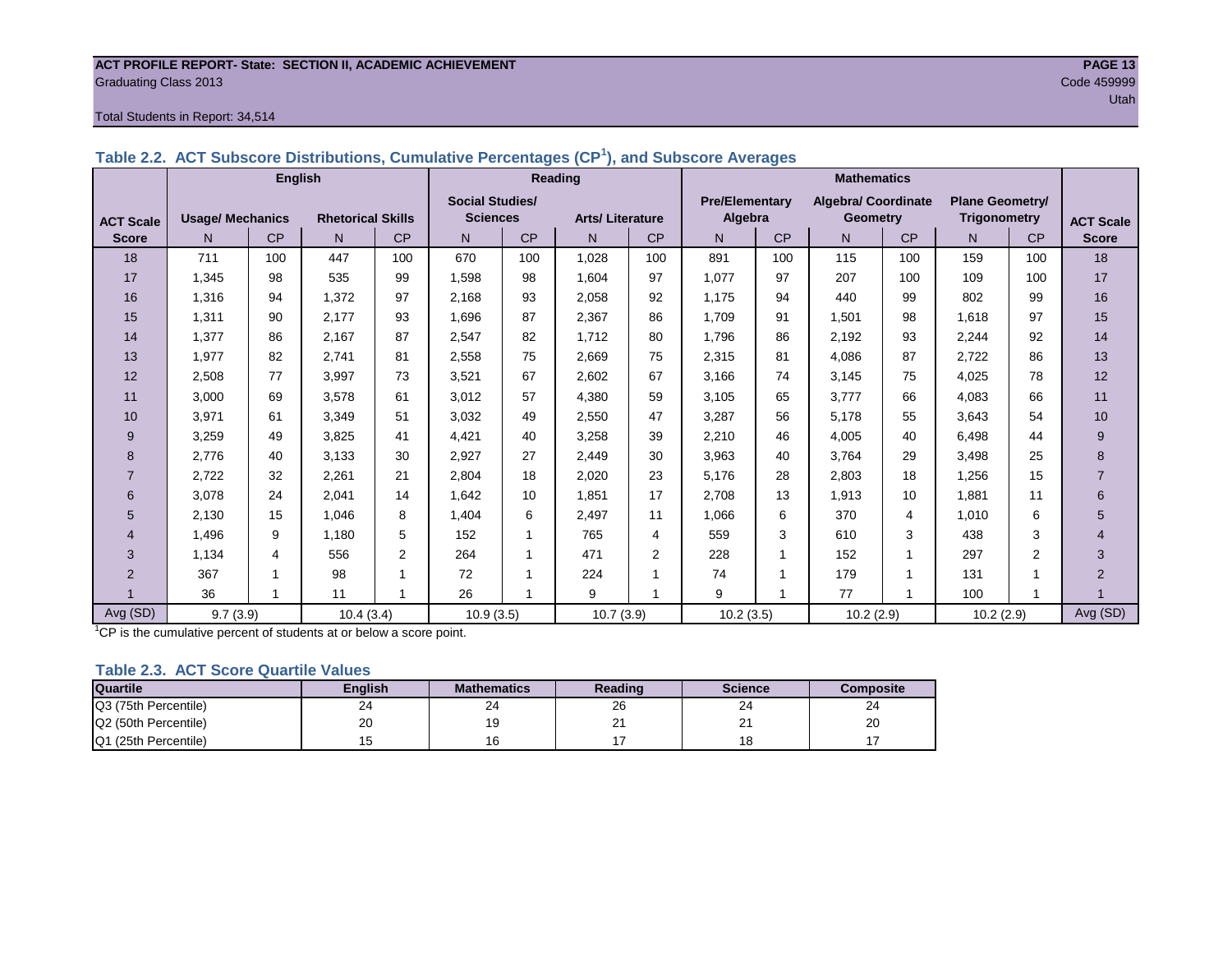Total Students in Report: 34,514

#### **Table 2.4. Average ACT Composite Scores for Race/Ethnicity by Level of Preparation**

| <b>Student</b>  |                                 | <b>Number of Students</b> | <b>Percent Taking</b>     |                     | <b>Average ACT Composite Score</b> |
|-----------------|---------------------------------|---------------------------|---------------------------|---------------------|------------------------------------|
| <b>Group</b>    | <b>Race/Ethnicity</b>           | <b>Tested</b>             | Core or More <sup>1</sup> | <b>Core or More</b> | <b>Less Than Core</b>              |
|                 | <b>All Students</b>             | 34,514                    | 64                        | 22.0                | 18.5                               |
|                 | Black/African American          | 354                       | 50                        | 18.7                | 15.5                               |
|                 | American Indian/Alaska Native   | 346                       | 49                        | 17.4                | 15.2                               |
|                 | White                           | 25,253                    | 67                        | 22.6                | 19.2                               |
| <b>State</b>    | Hispanic/Latino                 | 4,570                     | 57                        | 19.0                | 16.1                               |
|                 | Asian                           | 703                       | 70                        | 21.7                | 18.9                               |
|                 | Native Hawaiian/Other Pac. Isl. | 420                       | 61                        | 17.5                | 16.0                               |
|                 | I Two or more races             | 1,186                     | 67                        | 21.8                | 18.7                               |
|                 | Prefer not/No Response          | 1,682                     | 48                        | 22.1                | 18.0                               |
|                 | <b>All Students</b>             | 1,799,243                 | 74                        | 21.7                | 18.7                               |
|                 | Black/African American          | 239,598                   | 69                        | 17.5                | 15.6                               |
|                 | American Indian/Alaska Native   | 14,217                    | 62                        | 19.1                | 16.5                               |
|                 | <b>I</b> White                  | 1,034,712                 | 76                        | 22.9                | 20.0                               |
| <b>National</b> | Hispanic/Latino                 | 259,741                   | 72                        | 19.5                | 17.2                               |
|                 | Asian                           | 71,677                    | 81                        | 24.1                | 21.5                               |
|                 | Native Hawaiian/Other Pac. Isl. | 4,772                     | 71                        | 20.5                | 17.5                               |
|                 | Two or more races               | 64,221                    | 74                        | 21.9                | 19.2                               |
|                 | Prefer not/No Response          | 110,305                   | 58                        | 22.4                | 18.4                               |

<sup>1</sup>"Core or More" results correspond to students taking four or more years of English AND three or more years each of math, social studies, and natural science.

#### **Table 2.5. Average ACT Scores by Race/Ethnicity**

| <b>Student</b>  | <b>Race/Ethnicity</b>           |                | <b>Mathematics</b> | <b>Reading</b> | <b>Science</b> | <b>Composite</b> |
|-----------------|---------------------------------|----------------|--------------------|----------------|----------------|------------------|
| <b>Group</b>    |                                 | <b>English</b> |                    |                |                |                  |
|                 | <b>All Students</b>             | 19.9           | 20.2               | 21.3           | 20.8           | 20.7             |
|                 | <b>Black/African American</b>   | 15.9           | 17.0               | 17.1           | 17.6           | 17.0             |
|                 | American Indian/Alaska Native   | 14.0           | 16.7               | 16.5           | 16.8           | 16.1             |
|                 | White                           | 20.9           | 20.8               | 22.1           | 21.5           | 21.5             |
| <b>State</b>    | Hispanic/Latino                 | 16.2           | 17.7               | 18.0           | 18.1           | 17.6             |
|                 | Asian                           | 19.2           | 22.1               | 20.0           | 21.0           | 20.7             |
|                 | Native Hawaiian/Other Pac. Isl. | 15.3           | 17.2               | 17.0           | 17.2           | 16.8             |
|                 | Two or more races               | 20.1           | 20.1               | 21.4           | 20.7           | 20.7             |
|                 | Prefer not/No Response          | 18.8           | 19.3               | 20.4           | 19.8           | 19.7             |
|                 | <b>All Students</b>             | 20.2           | 20.9               | 21.1           | 20.7           | 20.9             |
|                 | Black/African American          | 15.7           | 17.2               | 17.0           | 16.9           | 16.9             |
|                 | American Indian/Alaska Native   | 16.6           | 18.2               | 18.3           | 18.3           | 18.0             |
|                 | White                           | 21.8           | 21.9               | 22.6           | 22.0           | 22.2             |
| <b>National</b> | Hispanic/Latino                 | 17.7           | 19.3               | 18.9           | 18.8           | 18.8             |
|                 | Asian                           | 22.5           | 25.0               | 22.9           | 23.1           | 23.5             |
|                 | Native Hawaiian/Other Pac. Isl. | 18.6           | 20.1               | 19.5           | 19.5           | 19.5             |
|                 | Two or more races               | 20.6           | 20.9               | 21.6           | 20.9           | 21.1             |
|                 | Prefer not/No Response          | 20.0           | 20.8               | 21.0           | 20.5           | 20.7             |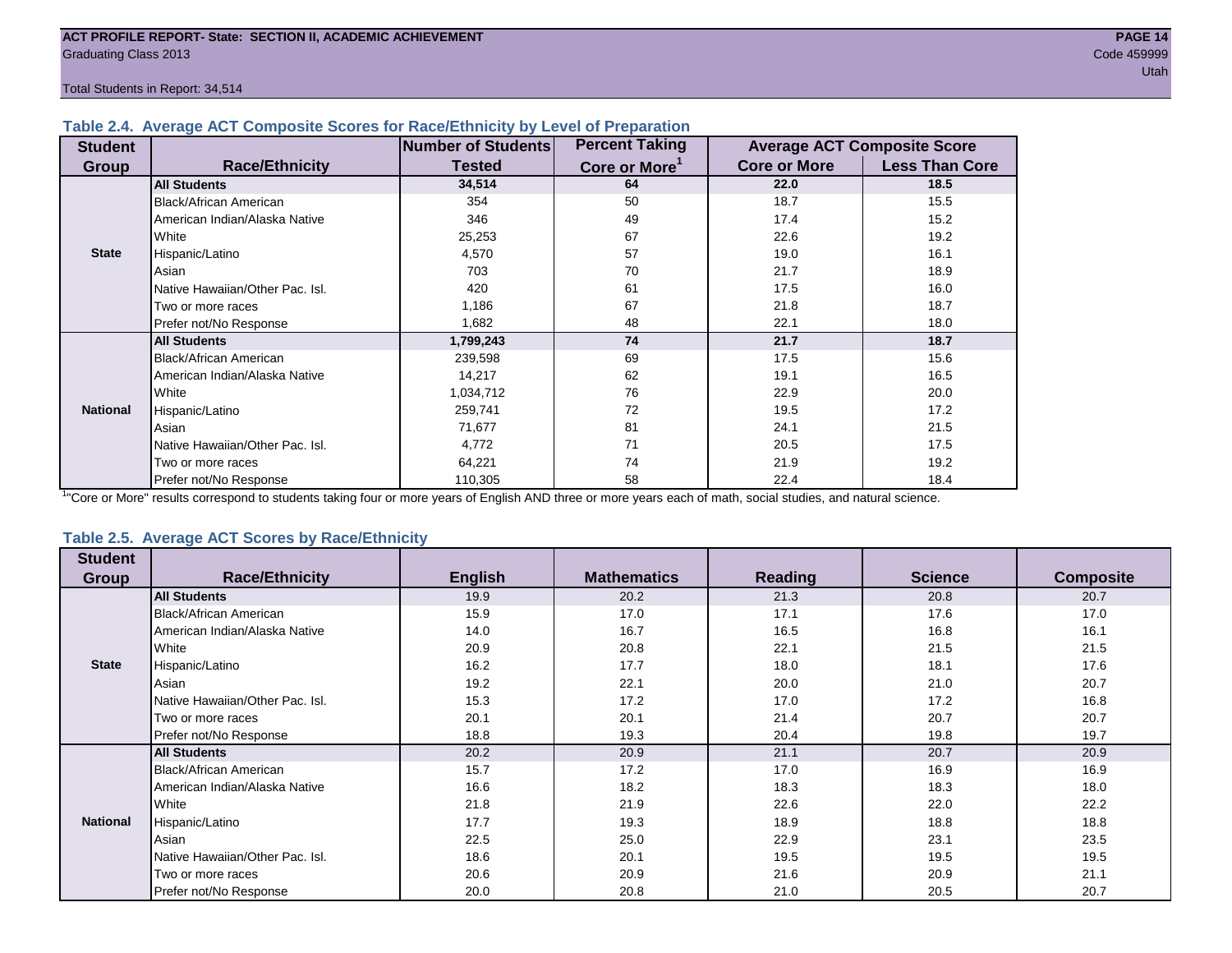#### **ACT PROFILE REPORT- State: SECTION II, ACADEMIC ACHIEVEMENT PAGE 15** Graduating Class 2013 Code 459999

Total Students in Report: 34,514

| <b>Student</b>  | <b>CRS</b> |         | <b>English</b> |         | <b>Mathematics</b> |         | <b>Reading</b> |         | <b>Science</b> |  |  |
|-----------------|------------|---------|----------------|---------|--------------------|---------|----------------|---------|----------------|--|--|
| Group           | Range      | N       | %              | N       | %                  | N       | %              | N       | %              |  |  |
|                 | 33 to 36   | 1,280   | 4              | 562     | $\mathfrak{p}$     | 1,487   | 4              | 589     | 2              |  |  |
|                 | 28 to 32   | 3,074   | 9              | 2,250   |                    | 4,829   | 14             | 2,514   |                |  |  |
|                 | 24 to 27   | 5,456   | 16             | 6,807   | 20                 | 5,634   | 16             | 7,017   | 20             |  |  |
| <b>State</b>    | 20 to 23   | 8,741   | 25             | 6,452   | 19                 | 8,066   | 23             | 11,363  | 33             |  |  |
|                 | 16 to 19   | 6,469   | 19             | 12,436  | 36                 | 7.474   | 22             | 7.467   | 22             |  |  |
|                 | 13 to 15   | 4,796   | 14             | 5,785   | 17                 | 4,343   | 13             | 3,558   | 10             |  |  |
|                 | 01 to 12   | 4,698   | 14             | 222     |                    | 2,681   | 8              | 2,006   | 6              |  |  |
|                 | 33 to 36   | 81,846  | 5              | 51,648  | 3                  | 89,731  | 5              | 36,033  | $\overline{2}$ |  |  |
|                 | 28 to 32   | 175,672 | 10             | 156,561 | 9                  | 239,643 | 13             | 138,865 | 8              |  |  |
|                 | 24 to 27   | 291.095 | 16             | 385.102 | 21                 | 277.723 | 15             | 364,600 | 20             |  |  |
| <b>National</b> | 20 to 23   | 447.398 | 25             | 343.822 | 19                 | 424,936 | 24             | 542.531 | 30             |  |  |
|                 | 16 to 19   | 327,718 | 18             | 590,816 | 33                 | 384.706 | 21             | 413,107 | 23             |  |  |
|                 | 13 to 15   | 242,064 | 13             | 258.384 | 14                 | 240,069 | 13             | 183,840 | 10             |  |  |
|                 | 01 to 12   | 233,450 | 13             | 12,910  |                    | 142,435 | 8              | 120,267 |                |  |  |

#### **Table 2.6. Percent of Students in College Readiness Standards (CRS) Score Ranges**

#### **Table 2.7. Average ACT Scores by Gender**

| <b>Student Group</b> | <b>Gender</b>  |         |         | <b>Average ACT Scores</b> |             |         |         |           |  |  |  |
|----------------------|----------------|---------|---------|---------------------------|-------------|---------|---------|-----------|--|--|--|
|                      |                | N       | Percent | English                   | Mathematics | Reading | Science | Composite |  |  |  |
|                      | Males          | 16,884  | 49      | 19.4                      | 20.7        | 21.0    | 21.2    | 20.7      |  |  |  |
| <b>State</b>         | <b>Females</b> | 17,219  | 50      | 20.5                      | 19.8        | 21.6    | 20.4    | 20.7      |  |  |  |
|                      | Missing        | 411     |         | 15.8                      | 17.4        | 17.7    | 17.6    | 17.2      |  |  |  |
|                      | Males          | 835,431 | 46      | 19.8                      | 21.4        | 20.9    | 21.2    | 20.9      |  |  |  |
| <b>National</b>      | Females        | 954,919 | 53      | 20.6                      | 20.5        | 21.4    | 20.4    | 20.9      |  |  |  |
|                      | Missing        | 8,893   |         | 16.1                      | 18.2        | 17.6    | 17.7    | 17.5      |  |  |  |

#### **Table 2.8. Percent of Students Who Met College Readiness Benchmark Scores by Gender**

|                      | Gender  |         | Met                |         |         |          |
|----------------------|---------|---------|--------------------|---------|---------|----------|
| <b>Student Group</b> |         | English | <b>Mathematics</b> | Reading | Science | All Four |
| <b>State</b>         | Males   | 59      | 42                 | 44      | 41      | 27       |
|                      | Females | 67      | 35                 | 47      | 32      | 22       |
| <b>National</b>      | Males   | 62      | 47                 | 43      | 40      | 29       |
|                      | Females | 67      | 4 <sup>1</sup>     | 45      | 33      | 24       |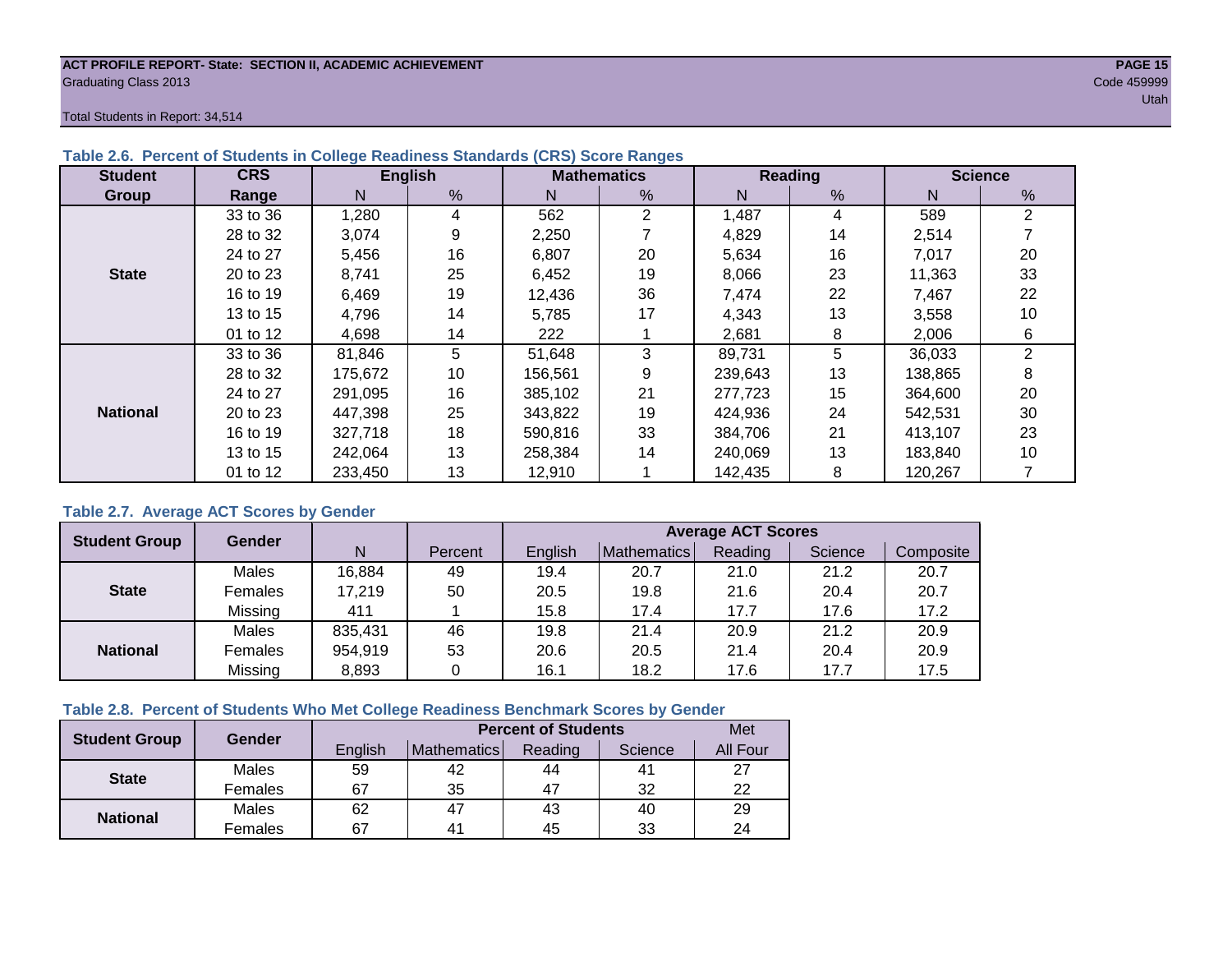#### **ACT PROFILE REPORT- State: SECTION II, ACADEMIC ACHIEVEMENT PAGE 16** Graduating Class 2013 Code 459999

#### Total Students in Report: 34,514

| <b>Student</b>  | <b>Curriculum</b>         | N        | <b>English</b> |      | <b>Mathematics</b> |      | <b>Reading</b> |      | <b>Science</b> |      | <b>Composite</b> |      |
|-----------------|---------------------------|----------|----------------|------|--------------------|------|----------------|------|----------------|------|------------------|------|
| Group           | Taken $^{\rm \texttt{1}}$ |          | CRB %          | Avg  | CRB %              | Ava  | CRB %          | Avg  | CRB %          | Ava  | CRB $%^4$        | Avg  |
|                 | Core or More <sup>2</sup> | 22,157   | 73             | 21.5 | 49                 | 21.4 | 54             | 22.6 | 45             | 22.0 | 32               | 22.0 |
| <b>State</b>    | Less than Core            | 10,757   | 46             | 17.4 | 21                 | 18.2 | 31             | 19.1 | 21             | 18.8 | 12               | 18.5 |
|                 | Missing <sup>3</sup>      | .600     | 29             | 15.0 |                    | 16.7 | 21             | 17.0 | 13             | 17.0 | 6                | 16.5 |
|                 | Core or More              | ,322,739 | 71             | 21.2 | 50                 | 21.7 | 50             | 22.0 | 42             | 21.5 | 31               | 21.7 |
| <b>National</b> | Less than Core            | 396,592  | 48             | 17.8 | 27                 | 18.9 | 30             | 19.0 | 22             | 18.8 | 14               | 18.7 |
|                 | Missing                   | 79,912   | 36             | 16.0 | 19                 | 17.8 | 24             | 17.5 | 17             | 17.7 | 10               | 17.4 |

**Table 2.9. College Readiness Benchmark (CRB) Percent and Average ACT Scores by Overall High School Curriculum**

<sup>1</sup> "Curriculum Taken" reflects overall high school curriculum in this table.

 $^2$  "Core or More" results correspond to students taking four or more years of English AND three or more years each of math, social studies, and natural science.

 $3$  Zero years or no coursework information reported in one or more content areas.

 $4$  Composite CRB% results reflect students who met all four subject-area benchmarks.

|  |  |  |  |  | Table 2.10. College Readiness Benchmark (CRB) Percent and Average ACT Scores by Content-Specific Curriculum |
|--|--|--|--|--|-------------------------------------------------------------------------------------------------------------|
|--|--|--|--|--|-------------------------------------------------------------------------------------------------------------|

| <b>Student</b>  | <b>Curriculum</b>             |          | <b>English</b> |      |         | <b>Mathematics</b> |      |          | <b>Reading</b> |      |          | <b>Science</b> |      |  |
|-----------------|-------------------------------|----------|----------------|------|---------|--------------------|------|----------|----------------|------|----------|----------------|------|--|
| Group           | $\mathsf{Taken}^{\mathsf{T}}$ |          | CRB %          | Avg  | N       | CRB %              | Avg  | N        | CRB %          | Avg  | N        | CRB %          | Avg  |  |
|                 | Core or More <sup>2</sup>     | 30,141   | 66             | 20.4 | 30,365  | 43                 | 20.8 | 29,521   | 49             | 21.9 | 26,100   | 42             | 21.6 |  |
| <b>State</b>    | Less than Corel               | 3,192    | 42             | 16.8 | 2,794   |                    | 15.8 | 3,687    | 23             | 17.8 | 7.068    | 19             | 18.5 |  |
|                 | Missing <sup>3</sup>          | ,181     | 33             | 15.4 | ,355    |                    | 16.7 | ,306     | 23             | 17.3 | ,346     | 14             | 17.2 |  |
|                 | Core or More                  | ,646,286 | 67             | 20.6 | 648,697 | 46                 | 21.3 | ,554,990 | 46             | 21.5 | ,506,965 | 40             | 21.3 |  |
| <b>National</b> | Less than Corel               | 84,048   | 36             | 15.9 | 77,906  |                    | 16.3 | 171,617  | 32             | 19.1 | 218,267  | 17             | 18.0 |  |
|                 | Missing                       | 68,909   | 38             | 16.4 | 72,640  | 20                 | 17.9 | 72,636   | 25             | 17.7 | 74,011   | 18             | 17.8 |  |

<sup>1</sup>"Curriculum Taken" reflects content-specific curriculum in this table.

<sup>2</sup> "Core or More" results correspond to students taking four or more years of English or three or more years of math, social studies, or natural science, respectively. For instance, Reading "Core or More" results correspond to students taking three or more years of social studies, regardless of courses taken in other content areas.

 $3$  Zero years or no coursework information reported in the specified content area.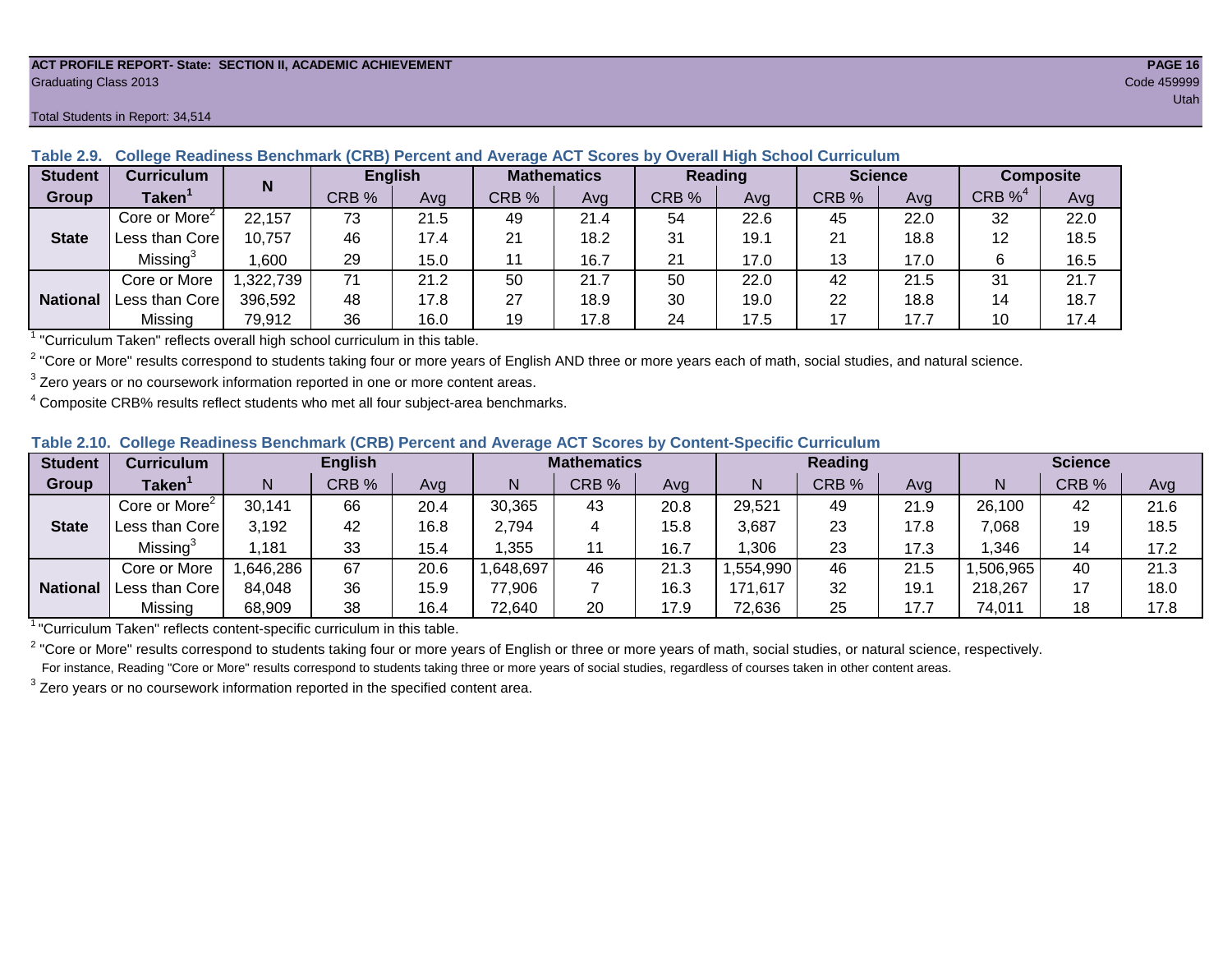Total Students in Report: 34,514

## Section III College Readiness and the Impact of Course Rigor

Beginning with the Graduating Class of 2013, all students whose scores are college reportable, both standard and extended time tests, are now included. Also beginning with the 2013 Graduating Class data, College Readiness Benchmarks for Reading and Science were updated to reflect the most recent college coursework research.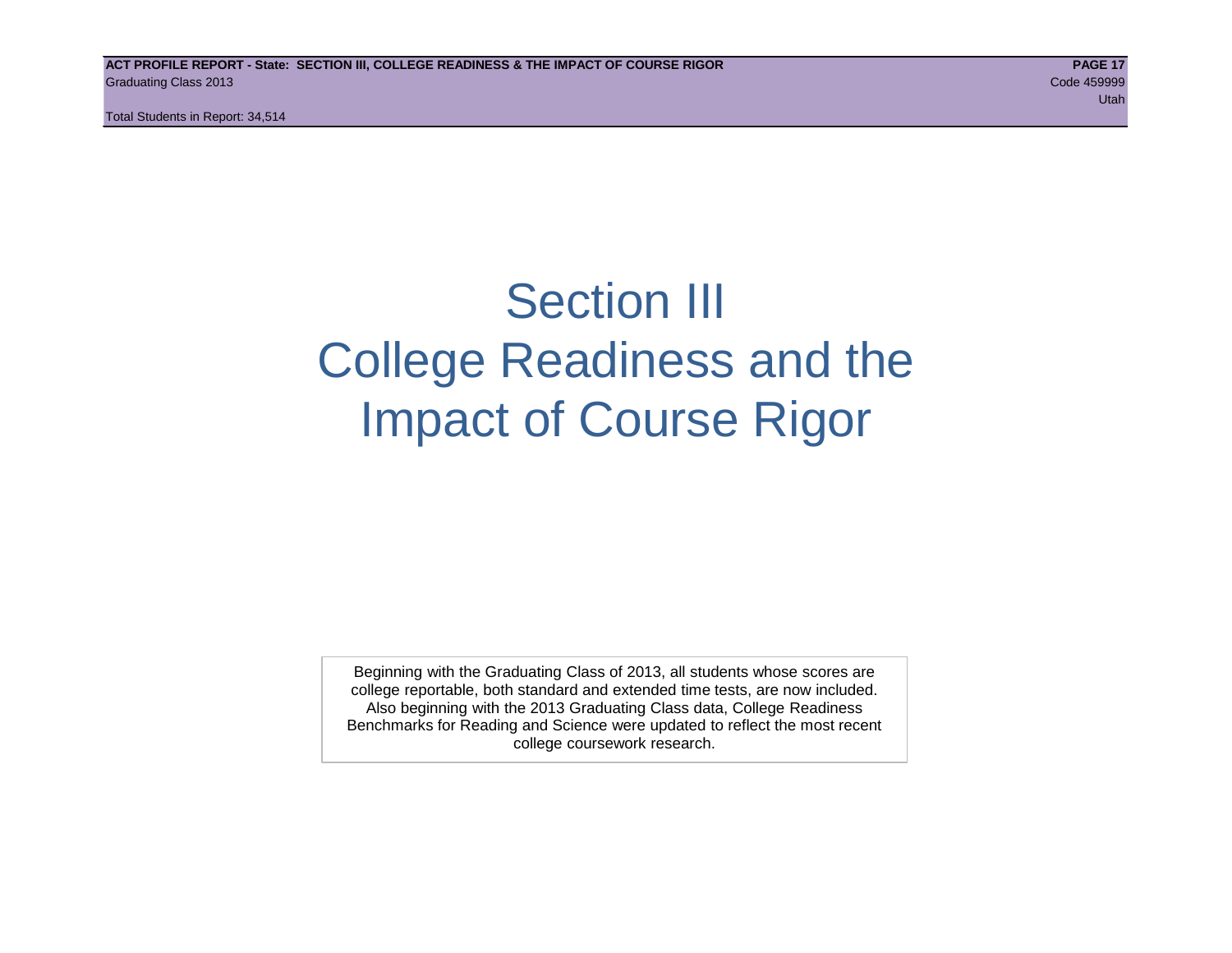#### **ACT PROFILE REPORT - State: SECTION III, COLLEGE READINESS & THE IMPACT OF COURSE RIGOR PAGE 18** Graduating Class 2013 Code 459999

Total Students in Report: 34,514

#### **Figure 3.1. Percent of Students Who Met ACT College Readiness Benchmark Scores by Race/Ethnicity: ENGLISH**



ACT English Benchmark Score = **18**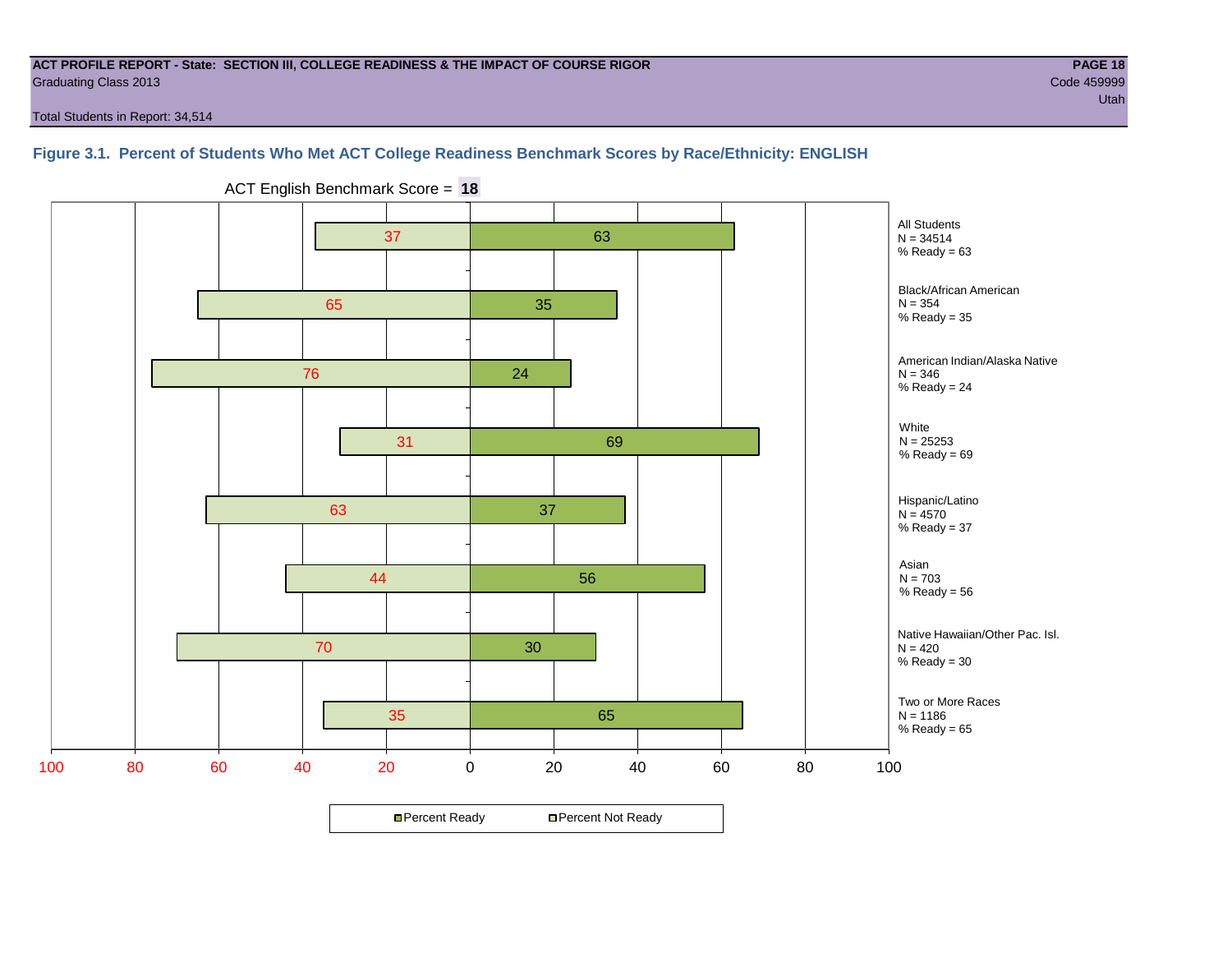#### **ACT PROFILE REPORT - State: SECTION III, COLLEGE READINESS & THE IMPACT OF COURSE RIGOR PAGE 19** Graduating Class 2013 Code 459999

Total Students in Report: 34,514

#### **Figure 3.2. Percent of Students Who Met ACT College Readiness Benchmark Scores by Race/Ethnicity: MATHEMATICS**

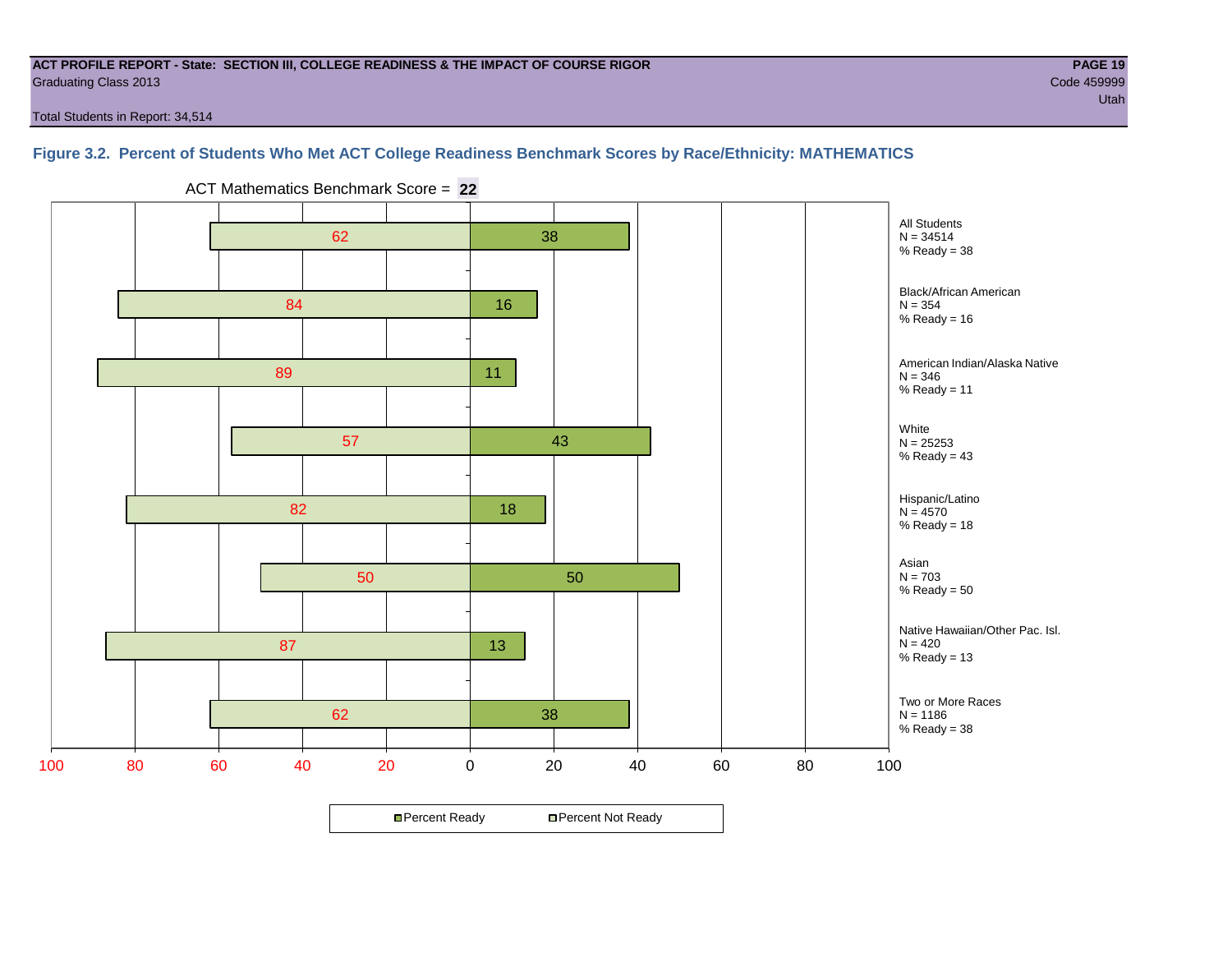#### **ACT PROFILE REPORT - State: SECTION III, COLLEGE READINESS & THE IMPACT OF COURSE RIGOR PAGE 20** Graduating Class 2013 Code 459999

Total Students in Report: 34,514

#### **Figure 3.3. Percent of Students Who Met ACT College Readiness Benchmark Scores by Race/Ethnicity: READING**



ACT Reading Benchmark Score = **22**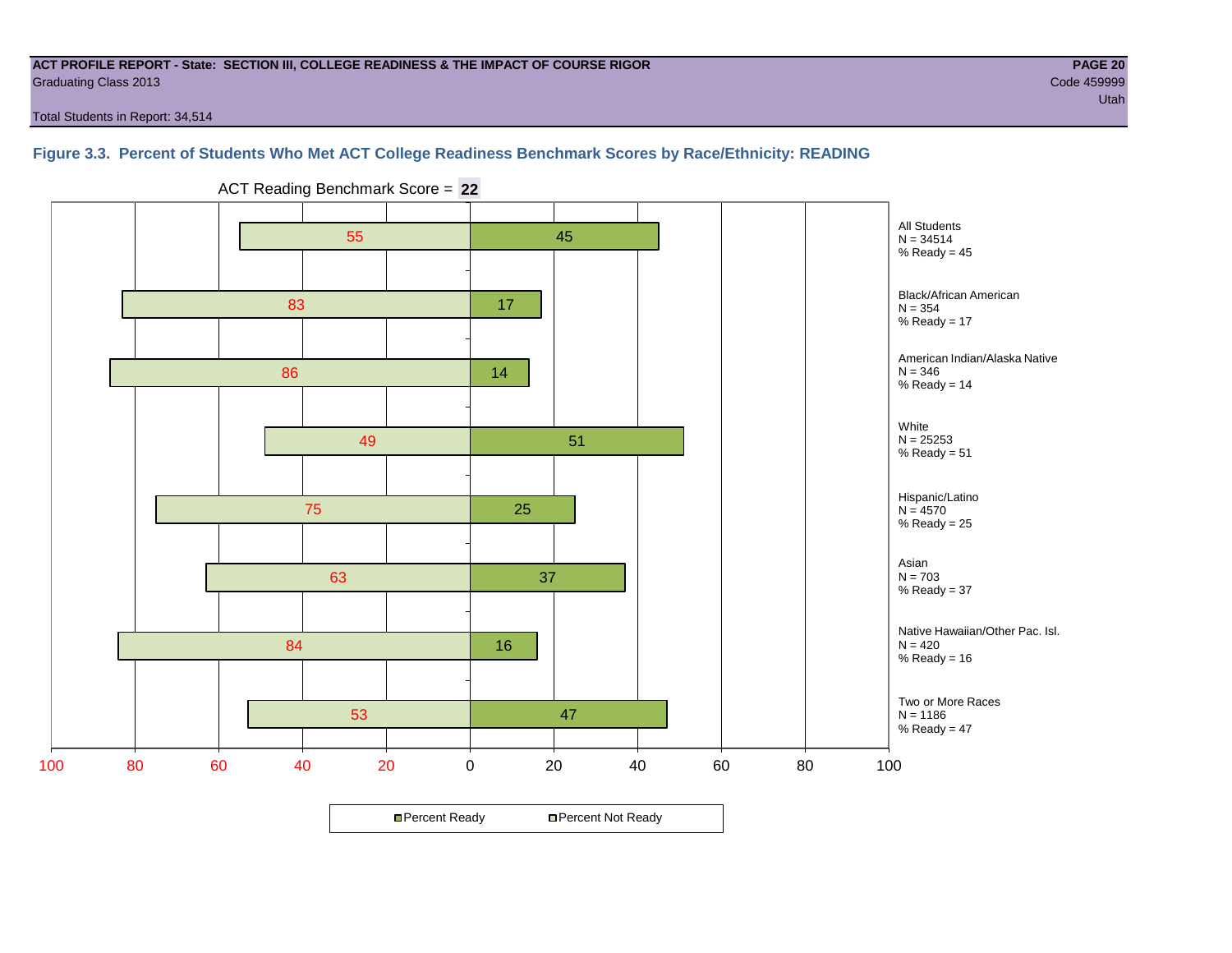#### **ACT PROFILE REPORT - State: SECTION III, COLLEGE READINESS & THE IMPACT OF COURSE RIGOR PAGE 21** Graduating Class 2013 Code 459999

Total Students in Report: 34,514

#### **Figure 3.4. Percent of Students Who Met ACT College Readiness Benchmark Scores by Race/Ethnicity: SCIENCE**



ACT Science Benchmark Score = **23**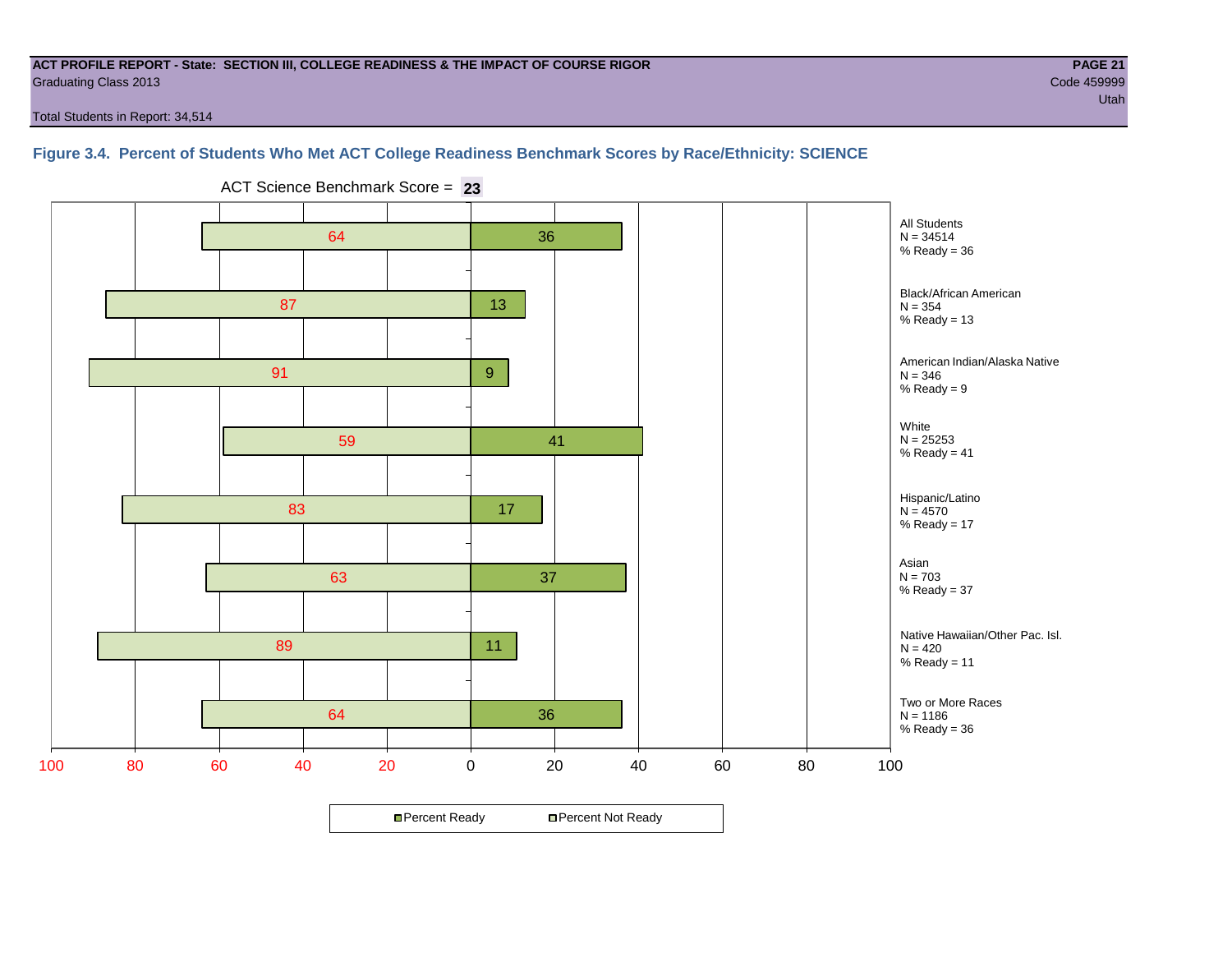#### **ACT PROFILE REPORT - State: SECTION III, COLLEGE READINESS & THE IMPACT OF COURSE RIGOR PAGE 22** Graduating Class 2013 Code 459999

Total Students in Report: 34,514

**Figure 3.5. Percent of Students Who Met ACT College Readiness Benchmark Scores by Race/Ethnicity: ALL FOUR**

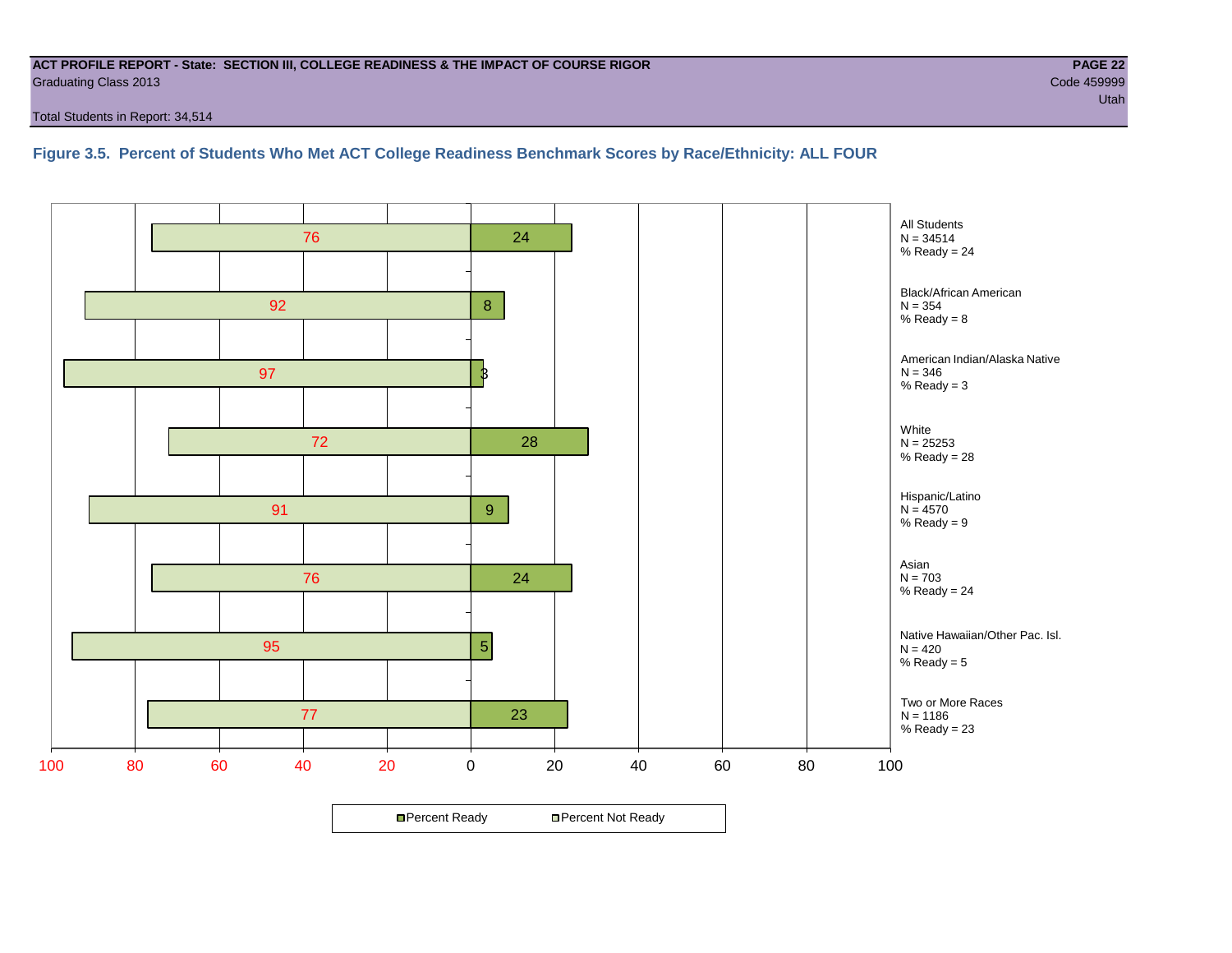#### **ACT PROFILE REPORT - State: SECTION III, COLLEGE READINESS & THE IMPACT OF COURSE RIGOR PAGE 23** Graduating Class 2013 Code 459999

Total Students in Report: 34,514

**Table 3.1. Average ACT Scores and Average ACT Score Changes by Common Course Patterns**

| <b>Course Pattern</b>                            |        |                | <b>All Students</b> |                     |              |                | <b>Males</b> |                     |        | <b>Females</b> |            |                        |
|--------------------------------------------------|--------|----------------|---------------------|---------------------|--------------|----------------|--------------|---------------------|--------|----------------|------------|------------------------|
|                                                  |        |                | <b>ACT</b>          | <b>Course Value</b> |              |                | <b>ACT</b>   | <b>Course Value</b> |        |                | <b>ACT</b> | <b>Course Value</b>    |
| <b>ENGLISH COURSE PATTERN</b>                    | N.     | Percent        | English             | Added               | N            | Percent        | English      | Added               | N      | Percent        | English    | A d d e d <sup>1</sup> |
| Eng 9, Eng 10, Eng 11, Eng 12, & Other English   | 7,930  | 23             | 21.5                | 4.7                 | 3,390        | 20             | 21.1         | 4.8                 | 4,486  | 26             | 21.8       | 4.2                    |
| Eng 9, Eng 10, Eng 11, Eng 12                    | 22,211 | 64             | 20.0                | 3.2                 | 11,105       | 66             | 19.7         | 3.4                 | 10,919 | 63             | 20.5       | 2.9                    |
| Less than 4 years of English                     | 3.192  | 9              | 16.8                |                     | 1,778        | 11             | 16.3         | $\sim$              | 1,341  | 8              | 17.6       |                        |
| Zero years / no English courses reported         | 1,181  | 3              | 15.4                |                     | 611          | $\overline{4}$ | 15.1         | $\blacksquare$      | 473    | 3              | 16.4       |                        |
|                                                  |        |                | <b>ACT</b>          | <b>Course Value</b> |              |                | <b>ACT</b>   | <b>Course Value</b> |        |                | <b>ACT</b> | <b>Course Value</b>    |
| <b>MATHEMATICS COURSE PATTERN</b>                | N.     | Percent        | Math                | Added               | N            | Percent        | Math         | Added <sup>1</sup>  | N      | Percent        | Math       | A d d e d <sup>1</sup> |
| Alg 1, Alg 2, Geom, Trig, & Calc                 | 1.136  | 3              | 23.1                | 7.3                 | 605          | 4              | 23.7         | 7.7                 | 526    | 3              | 22.3       | 6.7                    |
| Alg 1, Alg 2, Geom, Trig, & Other Adv Math       | 1,905  | 6              | 22.5                | 6.7                 | 735          | $\overline{4}$ | 23.0         | 7.0                 | 1,162  | $\overline{7}$ | 22.2       | 6.6                    |
| Alg 1, Alg 2, Geom, & Trig                       | 974    | 3              | 19.4                | 3.6                 | 465          | 3              | 19.7         | 3.7                 | 492    | 3              | 19.1       | 3.5                    |
| Alg 1, Alg 2, Geom, & Other Adv Math             | 6.156  | 18             | 20.0                | 4.2                 | 2,572        | 15             | 20.4         | 4.4                 | 3,547  | 21             | 19.7       | 4.1                    |
| Other comb of 4 or more years of Math            | 11,839 | 34             | 23.0                | 7.2                 | 6,204        | 37             | 23.7         | 7.7                 | 5,570  | 32             | 22.4       | 6.8                    |
| Alg 1, Alg 2, & Geom                             | 6,491  | 19             | 17.0                | 1.2                 | 3,144        | 19             | 17.3         | 1.3                 | 3,239  | 19             | 16.8       | 1.2                    |
| Other comb of 3 or 3.5 years of Math             | 1,864  | 5              | 19.2                | 3.4                 | 979          | 6              | 19.6         | 3.6                 | 871    | 5              | 18.7       | 3.1                    |
| Less than 3 years of Math                        | 2.794  | 8              | 15.8                |                     | 1,469        | 9              | 16.0         | $\sim$              | 1,271  | $\overline{7}$ | 15.6       |                        |
| Zero years / no Math courses reported            | 1,355  | 4              | 16.7                |                     | 711          | $\overline{4}$ | 17.0         | $\sim$              | 541    | 3              | 16.7       |                        |
|                                                  |        |                | <b>ACT</b>          | <b>Course Value</b> |              |                | <b>ACT</b>   | <b>Course Value</b> |        |                | <b>ACT</b> | <b>Course Value</b>    |
| <b>SOCIAL SCIENCE COURSE PATTERN</b>             | N      | Percent        | Reading             | Added <sup>1</sup>  | $\mathsf{N}$ | Percent        | Reading      | Added <sup>1</sup>  | N      | Percent        | Reading    | A d d e d <sup>1</sup> |
| US Hist, World Hist, Am Gov, & Other Hist        | 474    | 1              | 20.8                | 3.0                 | 251          | $\mathbf{1}$   | 20.7         | 2.9                 | 221    | $\mathbf{1}$   | 20.9       | 2.9                    |
| Other comb of 4 or more years Social Science     | 17,749 | 51             | 22.5                | 4.7                 | 8,097        | 48             | 22.4         | 4.6                 | 9,539  | 55             | 22.7       | 4.7                    |
| US Hist, World Hist, & Am Gov                    | 1,216  | 4              | 19.1                | 1.3                 | 688          | $\overline{4}$ | 19.1         | 1.3                 | 508    | 3              | 19.3       | 1.3                    |
| Other comb of 3 or 3.5 years of Social Science   | 10,082 | 29             | 21.1                | 3.3                 | 4,926        | 29             | 21.0         | 3.2                 | 5,049  | 29             | 21.2       | 3.2                    |
| Less than 3 years of Social Science              | 3,687  | 11             | 17.8                |                     | 2,226        | 13             | 17.8         | $\sim$              | 1,394  | 8              | 18.0       |                        |
| Zero years / no Social Science courses reported  | 1,306  | 4              | 17.3                |                     | 696          | $\overline{4}$ | 17.0         | $\sim$              | 508    | 3              | 18.2       |                        |
|                                                  |        |                | <b>ACT</b>          | <b>Course Value</b> |              |                | <b>ACT</b>   | <b>Course Value</b> |        |                | <b>ACT</b> | <b>Course Value</b>    |
| NATURAL SCIENCE COURSE PATTERN                   | N.     | Percent        | Science             | Added               | N            | Percent        | Science      | Added <sup>1</sup>  | N      | Percent        | Science    | A d d e d <sup>1</sup> |
| Gen Sci <sup>2</sup> , Bio, Chem, & Phys         | 11,599 | 34             | 22.1                | 3.6                 | 6,134        | 36             | 22.6         | 4.1                 | 5,402  | 31             | 21.5       | 2.9                    |
| Bio, Chem, Phys                                  | 2,990  | 9              | 24.5                | 6.0                 | 1,527        | 9              | 25.2         | 6.7                 | 1,442  | 8              | 23.8       | 5.2                    |
| Gen Sci <sup>2</sup> , Bio, Chem                 | 8,441  | 24             | 20.2                | 1.7                 | 3,379        | 20             | 20.4         | 1.9                 | 4,984  | 29             | 20.1       | 1.5                    |
| Other comb of 3 years of Natural Science         | 3,070  | 9              | 20.4                | 1.9                 | 1,860        | 11             | 20.9         | 2.4                 | 1,182  | $\overline{7}$ | 19.7       | 1.1                    |
| Less than 3 years of Natural Science             | 7,068  | 20             | 18.5                |                     | 3,280        | 19             | 18.5         |                     | 3,669  | 21             | 18.6       |                        |
| Zero years / no Natural Science courses reported | 1,346  | $\overline{4}$ | 17.2                |                     | 704          | $\overline{4}$ | 17.3         | $\sim$              | 540    | 3              | 17.5       |                        |

<sup>1</sup>Course value added is defined as the average ACT score change compared to course sequences in which students took

less than four years of English or less than three years of Mathematics, Social Science or Natural Science.

<sup>2</sup>Includes General, Physical and Earth Sciences.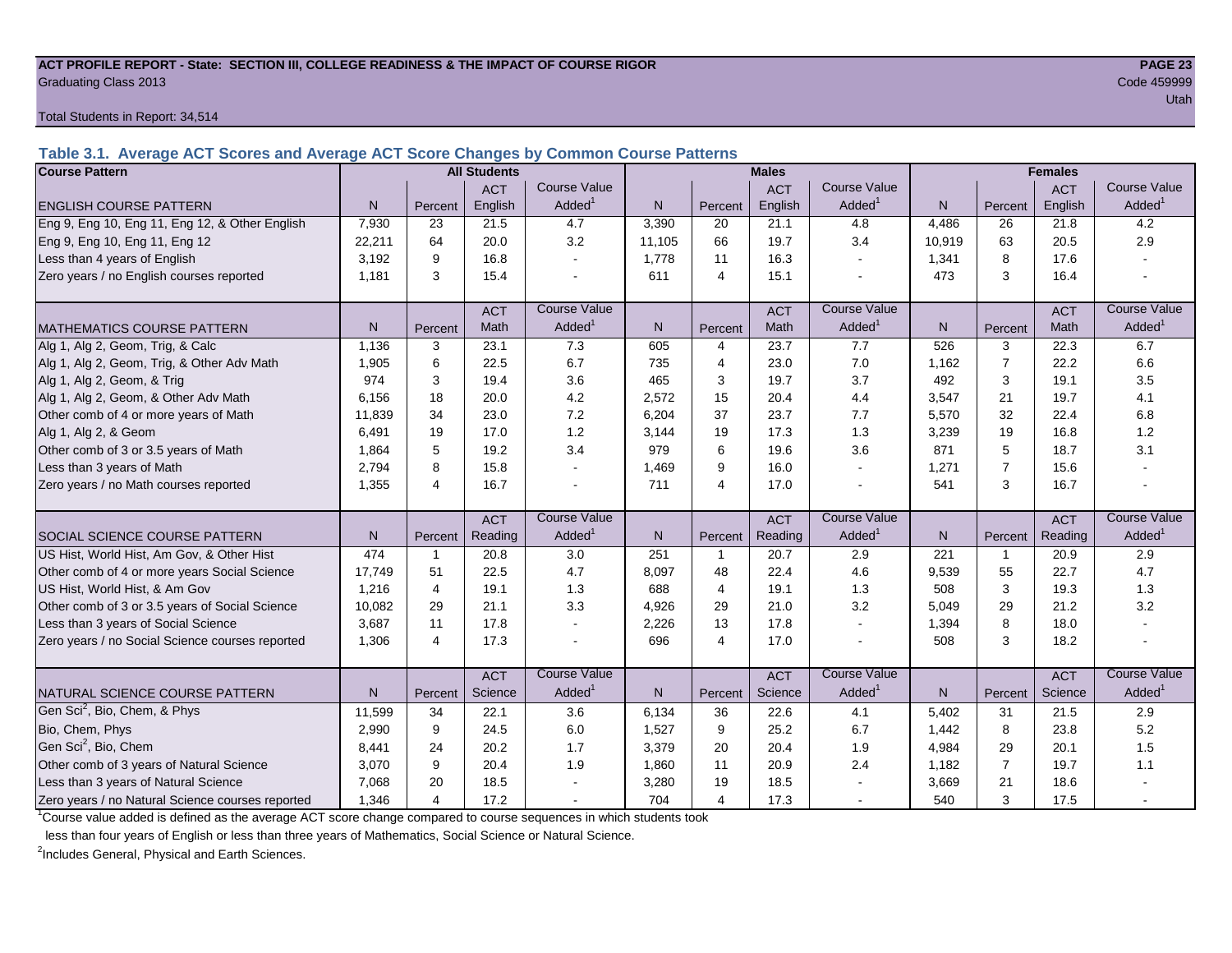#### ACT PROFILE REPORT - State: SECTION III, COLLEGE READINESS & THE IMPACT OF COURSE RIGOR **PAGE 24 Graduating Class 2013** Code 459999

utah di kacamatan di kacamatan di kacamatan di kacamatan di kacamatan di kacamatan di kacamatan di kacamatan d

Total Students in Report: 34,514

#### **Table 3.2. College Readiness Percents by Common Course Patterns**

| <b>Course Pattern</b>                            |              |                         | <b>State</b> |                  |              |                       | <b>National</b> |                  |
|--------------------------------------------------|--------------|-------------------------|--------------|------------------|--------------|-----------------------|-----------------|------------------|
|                                                  |              | <b>Percent Taking</b>   | Avg ACT      | Percent Who Met  |              | <b>Percent Taking</b> | Avg ACT         | Percent Who Met  |
| <b>ENGLISH COURSE PATTERN</b>                    | $\mathsf{N}$ | Pattern                 | English      | <b>Benchmark</b> | $\mathsf{N}$ | Pattern               | English         | <b>Benchmark</b> |
| Eng 9, Eng 10, Eng 11, Eng 12, & Other English   | 7,930        | 23                      | 21.5         | 73               | 380,375      | 21                    | 21.6            | 73               |
| Eng 9, Eng 10, Eng 11, Eng 12                    | 22,211       | 64                      | 20.0         | 63               | 1,265,911    | 70                    | 20.3            | 65               |
| Less than 4 years of English                     | 3,192        | 9                       | 16.8         | 42               | 84,048       | 5                     | 15.9            | 36               |
| Zero years / no English courses reported         | 1,181        | 3                       | 15.4         | 33               | 68,909       | 4                     | 16.4            | 38               |
|                                                  |              |                         |              |                  |              |                       |                 |                  |
|                                                  |              | <b>Percent Taking</b>   | Avg ACT      | Percent Who Met  |              | <b>Percent Taking</b> | Avg ACT         | Percent Who Met  |
| <b>MATHEMATICS COURSE PATTERN</b>                | N            | Pattern                 | Math         | <b>Benchmark</b> | N            | Pattern               | Math            | <b>Benchmark</b> |
| Alg 1, Alg 2, Geom, Trig, & Calc                 | 1,136        | 3                       | 23.1         | 64               | 113,999      | 6                     | 23.8            | 68               |
| Alg 1, Alg 2, Geom, Trig, & Other Adv Math       | 1,905        | 6                       | 22.5         | 62               | 155,095      | 9                     | 21.9            | 56               |
| Alg 1, Alg 2, Geom, & Trig                       | 974          | 3                       | 19.4         | 31               | 119,993      | 7                     | 19.4            | 32               |
| Alg 1, Alg 2, Geom, & Other Adv Math             | 6,156        | 18                      | 20.0         | 35               | 336,291      | 19                    | 19.6            | 32               |
| Other comb of 4 or more years of Math            | 11,839       | 34                      | 23.0         | 63               | 610,720      | 34                    | 23.6            | 65               |
| Alg 1, Alg 2, & Geom                             | 6,491        | 19                      | 17.0         | 9                | 223,733      | 12                    | 17.2            | 11               |
| Other comb of 3 or 3.5 years of Math             | 1.864        | 5                       | 19.2         | 29               | 88,866       | 5                     | 19.7            | 34               |
| Less than 3 years of Math                        | 2,794        | 8                       | 15.8         | $\overline{4}$   | 77,906       | 4                     | 16.3            | $\overline{7}$   |
| Zero years / no Math courses reported            | 1,355        | 4                       | 16.7         | 11               | 72,640       | 4                     | 17.9            | 20               |
|                                                  |              |                         |              |                  |              |                       |                 |                  |
|                                                  |              | <b>Percent Taking</b>   | Avg ACT      | Percent Who Met  |              | Percent Taking        | Avg ACT         | Percent Who Met  |
| SOCIAL SCIENCE COURSE PATTERN                    | N            | Pattern                 | Reading      | <b>Benchmark</b> | N            | Pattern               | Reading         | <b>Benchmark</b> |
| US Hist, World Hist, Am Gov, & Other Hist        | 474          | $\mathbf 1$             | 20.8         | 42               | 50,989       | 3                     | 22.2            | 51               |
| Other comb of 4 or more years Social Science     | 17,749       | 51                      | 22.5         | 53               | 908,394      | 50                    | 22.0            | 50               |
| US Hist, World Hist, & Am Gov                    | 1,216        | 4                       | 19.1         | 31               | 106,021      | 6                     | 19.5            | 34               |
| Other comb of 3 or 3.5 years of Social Science   | 10,082       | 29                      | 21.1         | 43               | 489,586      | 27                    | 21.0            | 43               |
| Less than 3 years of Social Science              | 3,687        | 11                      | 17.8         | 23               | 171,617      | 10                    | 19.1            | 32               |
| Zero years / no Social Science courses reported  | 1,306        | $\overline{\mathbf{4}}$ | 17.3         | 23               | 72,636       | 4                     | 17.7            | 25               |
|                                                  |              |                         |              |                  |              |                       |                 |                  |
|                                                  |              | <b>Percent Taking</b>   | Avg ACT      | Percent Who Met  |              | <b>Percent Taking</b> | Avg ACT         | Percent Who Met  |
| NATURAL SCIENCE COURSE PATTERN                   | N            | Pattern                 | Science      | <b>Benchmark</b> | N            | Pattern               | Science         | <b>Benchmark</b> |
| Gen Sci <sup>1</sup> , Bio, Chem, & Phys         | 11,599       | 34                      | 22.1         | 47               | 767,293      | 43                    | 21.9            | 46               |
| Bio, Chem, Phys                                  | 2,990        | 9                       | 24.5         | 67               | 183,685      | 10                    | 23.0            | 54               |
| Gen Sci <sup>1</sup> , Bio, Chem                 | 8,441        | 24                      | 20.2         | 30               | 504,165      | 28                    | 19.9            | 28               |
| Other comb of 3 years of Natural Science         | 3,070        | 9                       | 20.4         | 33               | 51,822       | 3                     | 19.1            | 25               |
| Less than 3 years of Natural Science             | 7,068        | 20                      | 18.5         | 19               | 218,267      | 12                    | 18.0            | 17               |
| Zero years / no Natural Science courses reported | 1,346        | 4                       | 17.2         | 14               | 74,011       | 4                     | 17.8            | 18               |

<sup>1</sup>Includes General, Physical and Earth Sciences.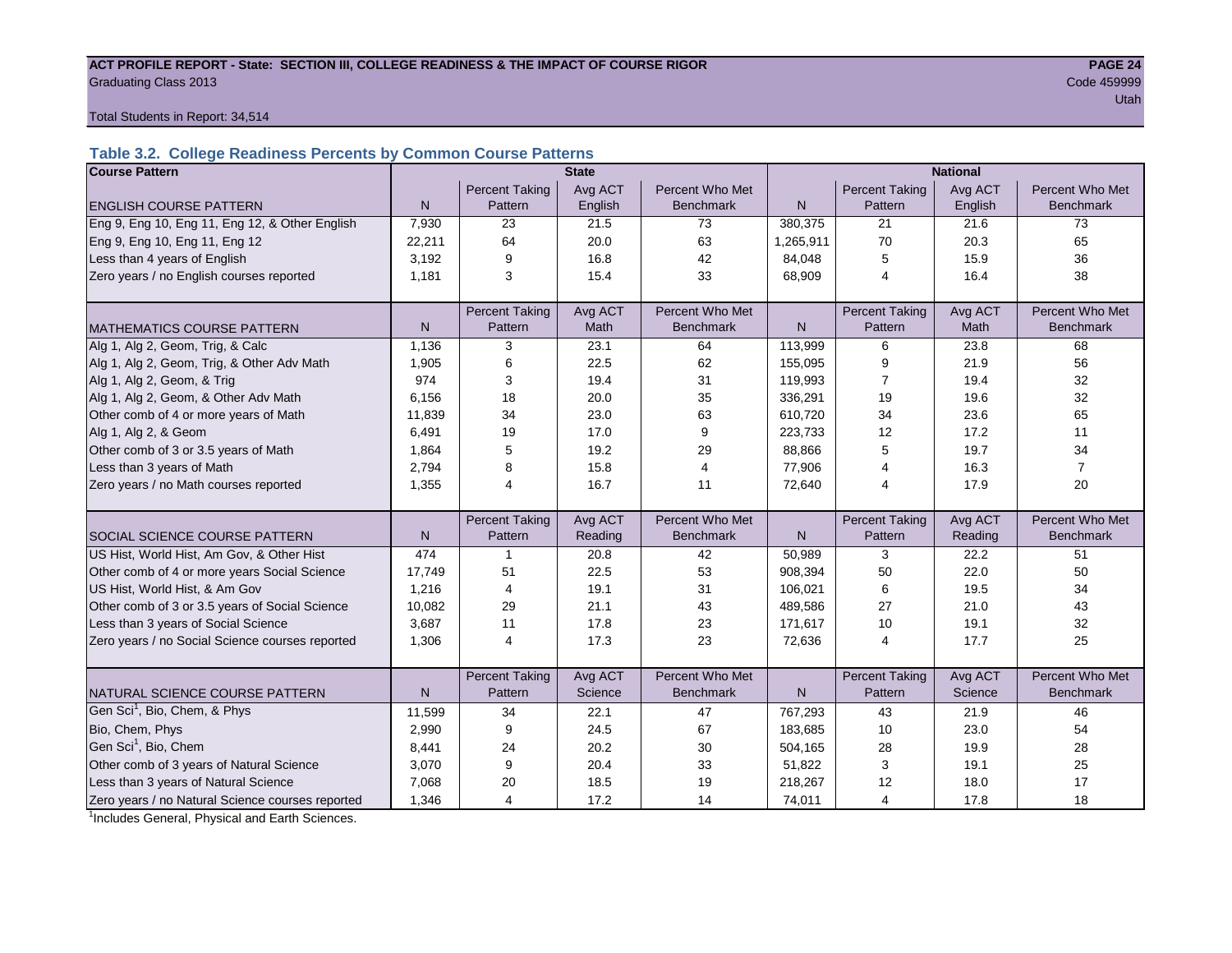Total Students in Report: 34,514

## Section IV Career and Educational Aspirations

Beginning with the Graduating Class of 2013, all students whose scores are college reportable, both standard and extended time tests, are now included. Also beginning with the 2013 Graduating Class data, College Readiness Benchmarks for Reading and Science were updated to reflect the most recent college coursework research.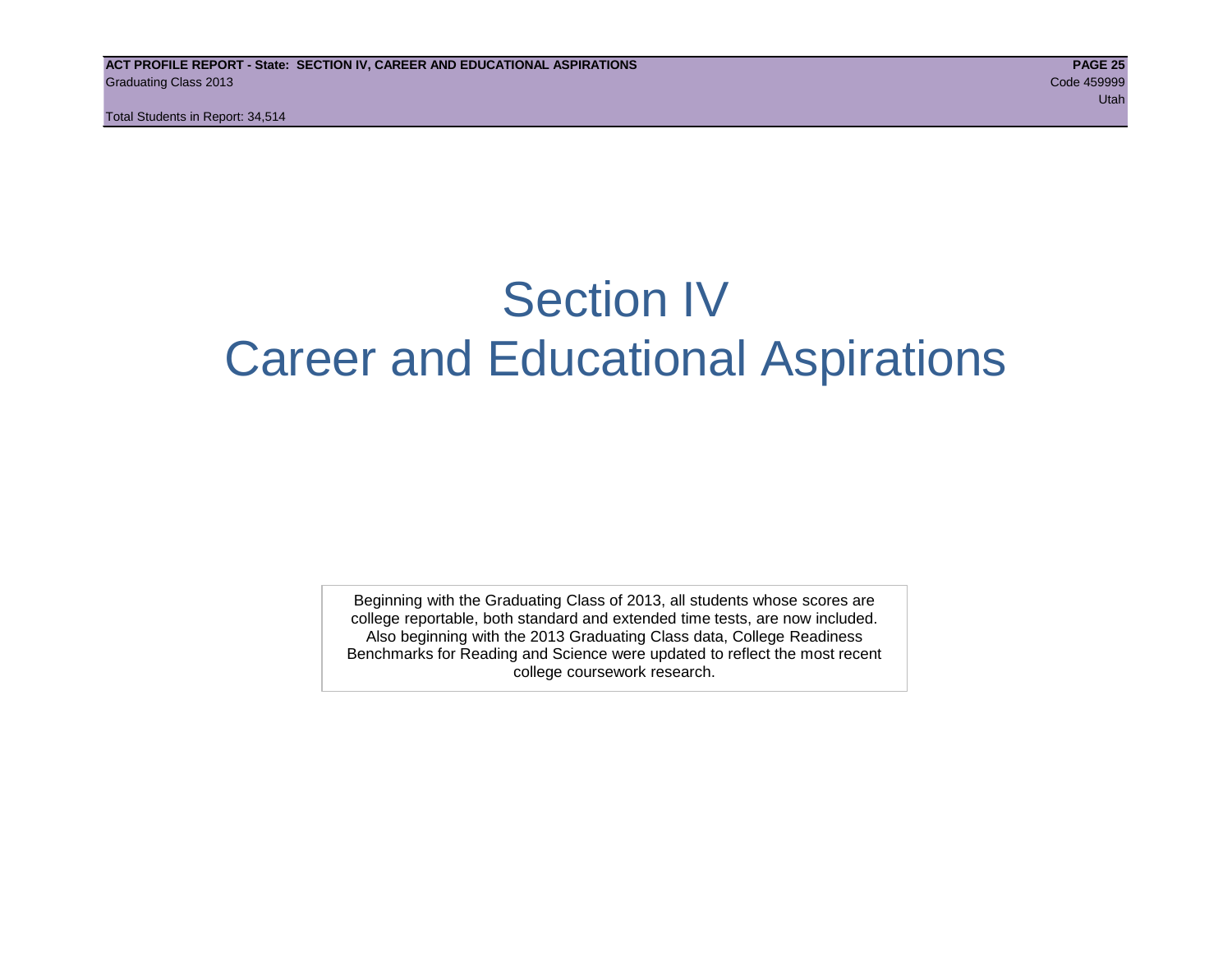#### **ACT PROFILE REPORT - State: SECTION IV, CAREER AND EDUCATIONAL ASPIRATIONS PAGE 26** Graduating Class 2013 Code 459999

#### Total Students in Report: 34,514

**Table 4.1. Distribution of Planned Educational Majors for All Students by College Plans**

|                                              |                | <b>All Students</b>  |                 | Plan on 2 Years or Less of College |                        |                 | Plan on 4 Years or More of College |                      |                 |  |
|----------------------------------------------|----------------|----------------------|-----------------|------------------------------------|------------------------|-----------------|------------------------------------|----------------------|-----------------|--|
| <b>Planned Educational Major</b>             | N <sup>1</sup> | Percent <sup>2</sup> | Avg ACT<br>Comp | N.                                 | Percent <sup>2</sup>   | Avg ACT<br>Comp | N <sub>1</sub>                     | Percent <sup>2</sup> | Avg ACT<br>Comp |  |
| Agriculture & Natural Resources Conservation | 561            | 2                    | 18.8            | 80                                 | 3                      | 16.0            | 441                                | $\overline{2}$       | 19.6            |  |
| Architecture                                 | 380            |                      | 20.6            | 24                                 |                        | 17.2            | 320                                |                      | 21.0            |  |
| Area, Ethnic, & Multidisciplinary Studies    | 38             | $\Omega$             | 20.8            | 3                                  | $\Omega$               | 19.0            | 33                                 | $\Omega$             | 20.7            |  |
| Arts: Visual & Performing                    | 3,357          | 10                   | 20.5            | 388                                | 15                     | 16.7            | 2,726                              | 10                   | 21.2            |  |
| <b>Business</b>                              | 2,284          | 7                    | 20.9            | 181                                | $\overline{7}$         | 17.3            | 1,973                              | 7                    | 21.3            |  |
| Communications                               | 423            | 1                    | 21.3            | 23                                 |                        | 17.3            | 372                                | 1                    | 21.7            |  |
| Community, Family, & Personal Services       | 1,377          | 4                    | 18.5            | 289                                | 11                     | 16.7            | 983                                | 4                    | 19.2            |  |
| Computer Science & Mathematics               | 816            | 2                    | 23.0            | 57                                 | 2                      | 16.7            | 705                                | 3                    | 23.7            |  |
| <b>Education</b>                             | 1,609          | 5                    | 21.0            | 74                                 | 3                      | 16.4            | 1,457                              | 5                    | 21.3            |  |
| Engineering                                  | 1,938          | 6                    | 23.5            | 84                                 | 3                      | 16.7            | 1,747                              | 6                    | 24.0            |  |
| Engineering Technology & Drafting            | 544            | 2                    | 20.3            | 56                                 | $\overline{2}$         | 15.8            | 461                                | $\overline{2}$       | 21.0            |  |
| English & Foreign Languages                  | 592            | 2                    | 23.4            | 25                                 |                        | 19.4            | 546                                | 2                    | 23.7            |  |
| <b>Health Administration &amp; Assisting</b> | 1.243          | 4                    | 18.9            | 102                                | $\boldsymbol{\Lambda}$ | 16.5            | 1,035                              | 4                    | 19.3            |  |
| Health Sciences & Technologies               | 6,521          | 19                   | 21.0            | 260                                | 10                     | 16.8            | 5,965                              | 22                   | 21.3            |  |
| Philosophy, Religion, & Theology             | 83             | 0                    | 21.3            | 5                                  | $\Omega$               | 17.4            | 70                                 | 0                    | 21.8            |  |
| Repair, Production, & Construction           | 730            | 2                    | 18.1            | 210                                | 8                      | 16.3            | 442                                | $\overline{2}$       | 19.2            |  |
| Sciences: Biological & Physical              | 1,502          | 4                    | 23.5            | 35                                 |                        | 18.0            | 1,387                              | 5                    | 23.7            |  |
| Social Sciences & Law                        | 2,375          |                      | 21.4            | 77                                 | 3                      | 17.4            | 2,166                              | 8                    | 21.7            |  |
| <b>Undecided</b>                             | 4,743          | 14                   | 21.3            | 324                                | 13                     | 16.9            | 3,613                              | 13                   | 22.0            |  |
| No Response                                  | 3,299          | 10                   | 17.0            | 242                                | 9                      | 14.3            | 394                                |                      | 16.4            |  |

1 2-Year and 4-Year "N" counts do not reflect "Missing" and "Other" college plans, therefore they may not add up to the N count for All Students.

<sup>2</sup>Percent of students tested within College Plan groups (All Students, 2-Year, 4-Year).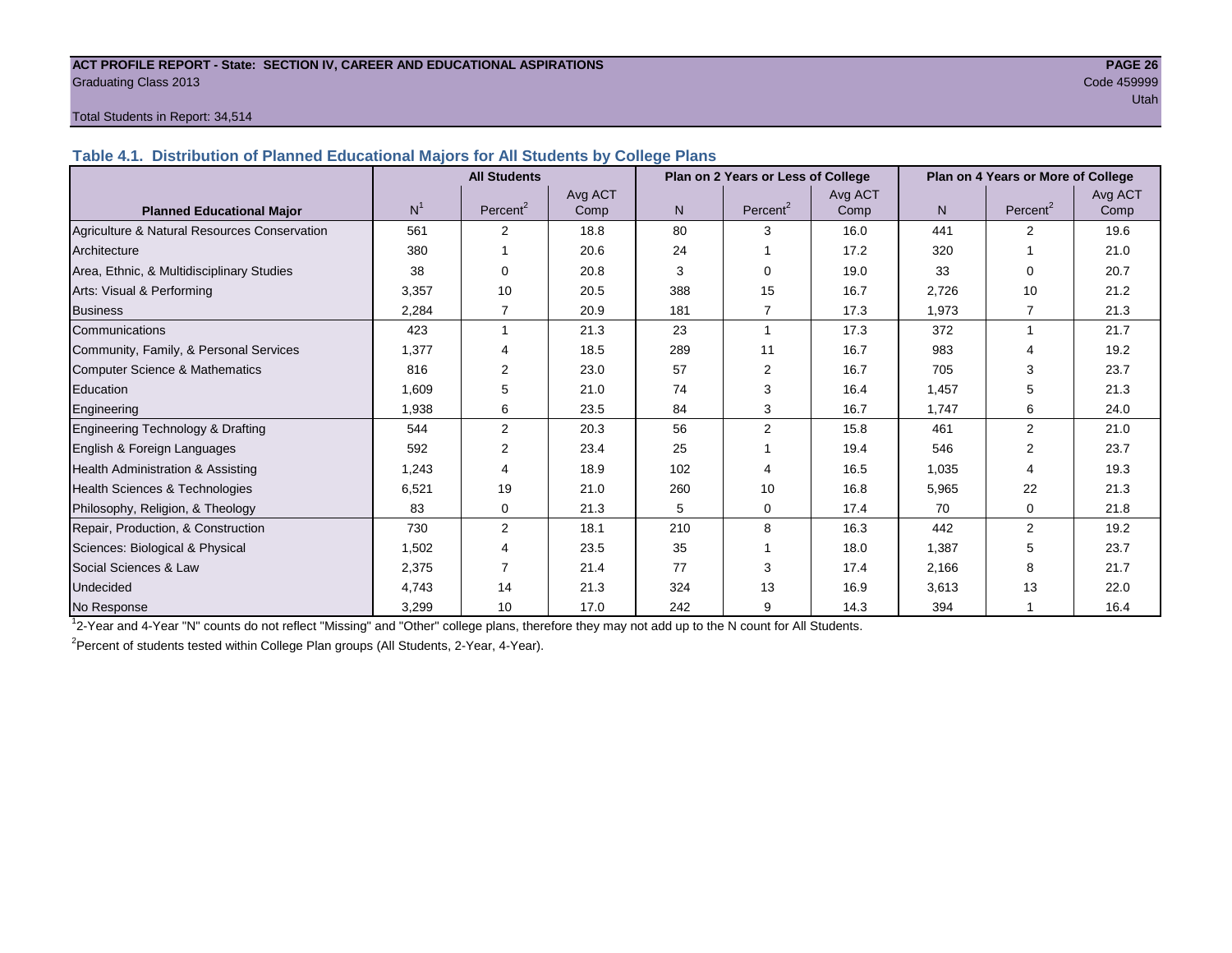#### **ACT PROFILE REPORT - State: SECTION IV, CAREER AND EDUCATIONAL ASPIRATIONS PAGE 27** Graduating Class 2013 Code 459999

#### Total Students in Report: 34,514

#### **Table 4.2. Average ACT Composite Scores for Racial/Ethnic Groups by Post-Secondary Educational Aspirations**

| <b>Educational Degree</b> | <b>All Racial/Ethnic Groups</b><br><b>Combined</b> |         | <b>Black/African American</b> |         |     | American Indian/ Alaska Native |        | White   | Hispanic/Latino |         |  |
|---------------------------|----------------------------------------------------|---------|-------------------------------|---------|-----|--------------------------------|--------|---------|-----------------|---------|--|
| <b>Aspirations</b>        | N                                                  | Average | N.                            | Average | N.  | Average                        | N      | Average | N               | Average |  |
| Voc-Tech                  | 597                                                | 16.1    |                               | 13.3    | 12  | 13.7                           | 387    | 16.9    | 130             | 14.0    |  |
| 2-yr College Degree       | 1,973                                              | 16.6    | 33                            | 14.3    | 36  | 14.8                           | 1,323  | 17.3    | 374             | 15.1    |  |
| <b>Bachelors Degree</b>   | 14,257                                             | 20.3    | 134                           | 17.2    | 134 | 16.1                           | 10,993 | 20.9    | 1,681           | 17.5    |  |
| <b>Graduate Study</b>     | 5,383                                              | 23.1    | 33                            | 19.6    | 32  | 18.1                           | 4,296  | 23.6    | 478             | 20.0    |  |
| Prof. Level Degree        | 7,249                                              | 22.8    | 61                            | 19.9    | 68  | 17.4                           | 5,262  | 23.5    | 956             | 20.0    |  |
| Other                     | 659                                                | 17.1    |                               | 12.7    | 17  | 15.3                           | 430    | 17.8    | 116             | 14.8    |  |
| No Response               | 4,396                                              | 18.3    | 80                            | 15.2    | 47  | 15.0                           | 2,562  | 19.3    | 835             | 16.0    |  |

| <b>Educational Degree</b> | <b>All Racial/Ethnic Groups</b><br><b>Combined</b> |         | Asian |         |     | Native Hawaiian/<br><b>Other Pacific Islander</b> |     | Two or more races | Prefer not to respond/<br><b>No Response</b> |         |  |
|---------------------------|----------------------------------------------------|---------|-------|---------|-----|---------------------------------------------------|-----|-------------------|----------------------------------------------|---------|--|
| <b>Aspirations</b>        | N.                                                 | Average | N     | Average | N.  | Average                                           | N.  | Average           | N                                            | Average |  |
| Voc-Tech                  | 597                                                | 16.1    |       | 17.0    |     | 17.2                                              |     | 17.3              | 34                                           | 15.6    |  |
| 2-yr College Degree       | 1,973                                              | 16.6    | 22    | 15.3    | 29  | 14.6                                              | 51  | 17.4              | 105                                          | 15.9    |  |
| <b>Bachelors Degree</b>   | 14,257                                             | 20.3    | 197   | 18.8    | 164 | 16.6                                              | 477 | 20.1              | 477                                          | 19.6    |  |
| <b>Graduate Study</b>     | 5,383                                              | 23.1    | 99    | 23.4    | 47  | 19.0                                              | 184 | 22.6              | 214                                          | 22.9    |  |
| Prof. Level Degree        | 7,249                                              | 22.8    | 219   | 23.7    | 66  | 18.7                                              | 309 | 22.3              | 308                                          | 22.6    |  |
| Other                     | 659                                                | 17.1    | 16    | 18.6    | a   | 14.3                                              | 20  | 19.4              | 45                                           | 16.9    |  |
| No Response               | 4,396                                              | 18.3    | 139   | 18.2    | 100 | 15.7                                              | 134 | 18.3              | 499                                          | 17.9    |  |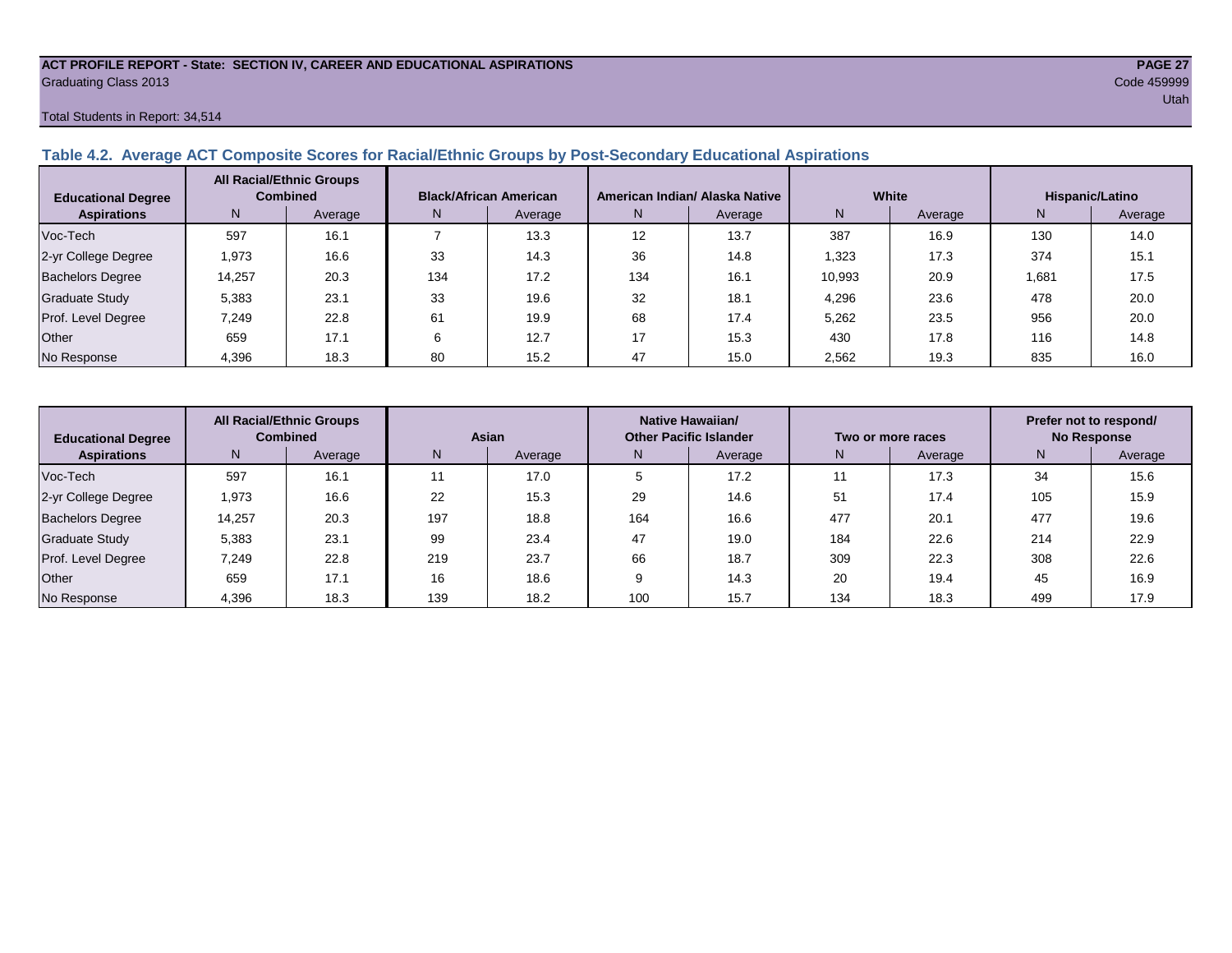#### **ACT PROFILE REPORT - State: SECTION IV, CAREER AND EDUCATIONAL ASPIRATIONS PAGE 28 Graduating Class 2013** Code 459999 Code 459999

#### Total Students in Report: 34,514

#### **Table 4.3. Students' Score Report Preferences at Time of Testing**

|                                        |               |                           |            |          | <b>Percent of Students in</b> |                                           |                 |                 |       |                         |                |
|----------------------------------------|---------------|---------------------------|------------|----------|-------------------------------|-------------------------------------------|-----------------|-----------------|-------|-------------------------|----------------|
|                                        |               | <b>Number of Students</b> |            |          |                               | <b>College Readiness Standards Ranges</b> |                 |                 |       |                         |                |
|                                        |               |                           |            | 2nd-6th  |                               |                                           |                 |                 |       |                         |                |
| Name                                   | <b>State</b>  | <b>Total</b>              | 1st Choice | Choice   | $01 - 12$                     | $13 - 15$                                 | $16 - 19$       | $20 - 23$       | 24-27 | 28-32                   | 33-36          |
| UNIVERSITY OF UTAH                     | Utah          | 13,751                    | 5,198      | 8,553    | 3                             | 11                                        | 23              | 29              | 21    | 12                      |                |
| <b>UTAH STATE UNIVERSITY</b>           | Utah          | 10,737                    | 3,134      | 7,603    | $\overline{2}$                | 8                                         | 22              | 30              | 24    | 13                      | 1              |
| <b>BRIGHAM YOUNG UNIVERSITY</b>        | Utah          | 8,374                     | 4,143      | 4,231    | $\overline{2}$                | 5                                         | 14              | 28              | 30    | 19                      | $\overline{2}$ |
| UTAH VALLEY UNIVERSITY                 | Utah          | 8,271                     | 1,975      | 6,296    | 3                             | 12                                        | 27              | 31              | 20    | $\overline{7}$          |                |
| <b>WEBER STATE UNIVERSITY</b>          | Utah          | 6,160                     | 1,901      | 4,259    | 4                             | 14                                        | 29              | 30              | 17    | 6                       | 1              |
| SOUTHERN UTAH UNIVERSITY               | Utah          | 5,457                     | 1,259      | 4,198    | $\overline{2}$                | 9                                         | 27              | 33              | 21    | 8                       | $\Omega$       |
| DIXIE STATE COLLEGE OF UTAH            | Utah          | 4,849                     | 1,262      | 3,587    | $\overline{4}$                | 17                                        | 35              | 29              | 12    | 3                       | $\Omega$       |
| SALT LAKE COMMUNITY COLLEGE            | Utah          | 4,257                     | 1,296      | 2,961    | 8                             | 22                                        | 32              | 24              | 11    | 3                       | $\Omega$       |
| <b>SNOW COLLEGE</b>                    | Utah          | 3,720                     | 795        | 2,925    | $\overline{4}$                | 16                                        | 32              | 29              | 15    | $\overline{\mathbf{A}}$ | $\Omega$       |
| STATE-COLLEGE/NO REPORTS NOW           | lowa          | 2,522                     | 2,522      | $\Omega$ | 8                             | 25                                        | 31              | 23              | 9     | $\overline{\mathbf{4}}$ | $\Omega$       |
| <b>BRIGHAM YOUNG UNIVERSITY-IDAHO</b>  | Idaho         | 2,018                     | 287        | 1,731    | $\mathbf 0$                   | 3                                         | 16              | 30              | 32    | 17                      | 2              |
| <b>WESTMINSTER COLLEGE</b>             | Utah          | 1,925                     | 293        | 1,632    | $\overline{4}$                | 14                                        | 22              | 29              | 19    | 10                      | 1              |
| BRIGHAM YOUNG UNIVERSITY-HAWAII CAMPUS | Hawaii        | 1,058                     | 200        | 858      | $\overline{2}$                | 5                                         | 19              | 34              | 28    | 12                      |                |
| <b>NCAA ELIGIBILITY CENTER</b>         | Indiana       | 920                       | 400        | 520      | 3                             | 11                                        | 28              | 29              | 21    | $\overline{7}$          |                |
| <b>ARIZONA STATE UNIVERSITY</b>        | Arizona       | 585                       | 136        | 449      | 4                             | 10                                        | 24              | 31              | 20    | 9                       | 1              |
| LDS BUSINESS COLLEGE                   | Utah          | 483                       | 87         | 396      | 8                             | 20                                        | 30              | 21              | 16    | 5                       | $\Omega$       |
| <b>STANFORD UNIVERSITY</b>             | California    | 482                       | 88         | 394      | 1                             | 2                                         | 8               | 13              | 26    | 37                      | 14             |
| UNIVERSITY OF SOUTHERN CALIFORNIA      | California    | 447                       | 88         | 359      | $\overline{2}$                | 12                                        | 25              | 27              | 19    | 13                      | 2              |
| PROVO COLLEGE                          | Utah          | 443                       | 39         | 404      | 14                            | 32                                        | 34              | 14              | 6     | -1                      | $\Omega$       |
| UTAH ST UNIV-COLL OF EASTERN UTAH      | Utah          | 404                       | 135        | 269      | 3                             | 22                                        | 34              | 24              | 13    | 3                       | $\Omega$       |
| UNIVERSITY OF OREGON                   | Oregon        | 334                       | 52         | 282      | 2                             | $\overline{7}$                            | 25              | 29              | 24    | 13                      | 1              |
| STATE-NO COLLEGE PLANS                 | lowa          | 302                       | 302        | $\Omega$ | 19                            | 36                                        | 29              | 11              | 3     | 1                       | $\Omega$       |
| HARVARD COLLEGE                        | Massachusetts | 275                       | 36         | 239      | $\mathbf{1}$                  | $\overline{2}$                            | $\overline{7}$  | 12              | 25    | 37                      | 16             |
| UNIVERSITY OF WASHINGTON               | Washington    | 259                       | 42         | 217      | $\overline{2}$                | 5                                         | 12              | 27              | 31    | 19                      | $\overline{4}$ |
| UNIVERSITY OF CALIFORNIA-LOS ANGELES   | California    | 252                       | 42         | 210      | $\overline{2}$                | $\overline{7}$                            | 23              | 28              | 20    | 17                      | $\overline{2}$ |
| UNIVERSITY OF NEVADA-LAS VEGAS         | Nevada        | 223                       | 35         | 188      | $\overline{5}$                | 20                                        | $\overline{31}$ | 28              | 14    | $\overline{2}$          | $\Omega$       |
| <b>BOISE STATE UNIVERSITY</b>          | Idaho         | 222                       | 36         | 186      | 5                             | 16                                        | 27              | 30              | 15    | 6                       | $\Omega$       |
| UNIVERSITY OF ARIZONA                  | Arizona       | 209                       | 32         | 177      | $\overline{\mathbf{A}}$       | 11                                        | 20              | 30              | 27    | $\overline{7}$          |                |
| SAN DIEGO STATE UNIVERSITY             | California    | 199                       | 42         | 157      | 3                             | $\overline{7}$                            | 31              | 31              | 18    | 10                      | 1              |
| MASSACHUSETTS INSTITUTE OF TECHNOLOGY  | Massachusetts | 181                       | 35         | 146      | $\mathbf 0$                   | 1                                         | $\overline{2}$  | 9               | 28    | 39                      | 21             |
| All Other Institutions                 |               | 11,816                    | 2,391      | 9,425    | 5                             | 15                                        | 24              | 23              | 18    | 13                      | $\overline{2}$ |
| Total                                  |               | 91,135                    | 28,283     | 62,852   | 3                             | $\overline{12}$                           | $\overline{25}$ | $\overline{28}$ | 20    | 10                      | $\mathbf{1}$   |

## utah di kacamatan ing Kabupatèn Kabupatèn Kabupatèn Kabupatèn Kabupatèn Kabupatèn Kabupatèn Kabupatèn Kabupatè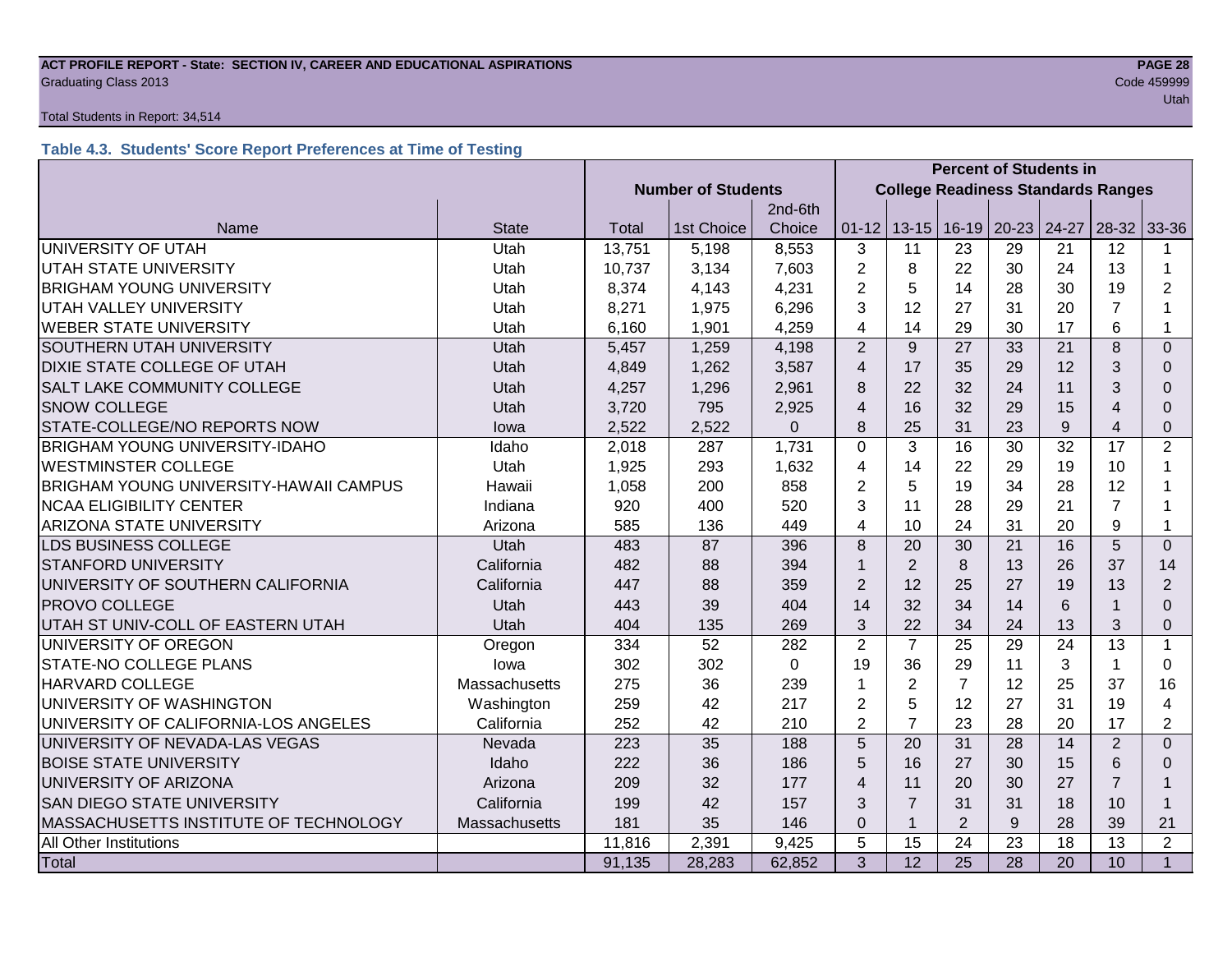Total Students in Report: 34,514

## Section V Optional Writing Test Results

Beginning with the Graduating Class of 2013, all students whose scores are college reportable, both standard and extended time tests, are now included. Also beginning with the 2013 Graduating Class data, College Readiness Benchmarks for Reading and Science were updated to reflect the most recent college coursework research.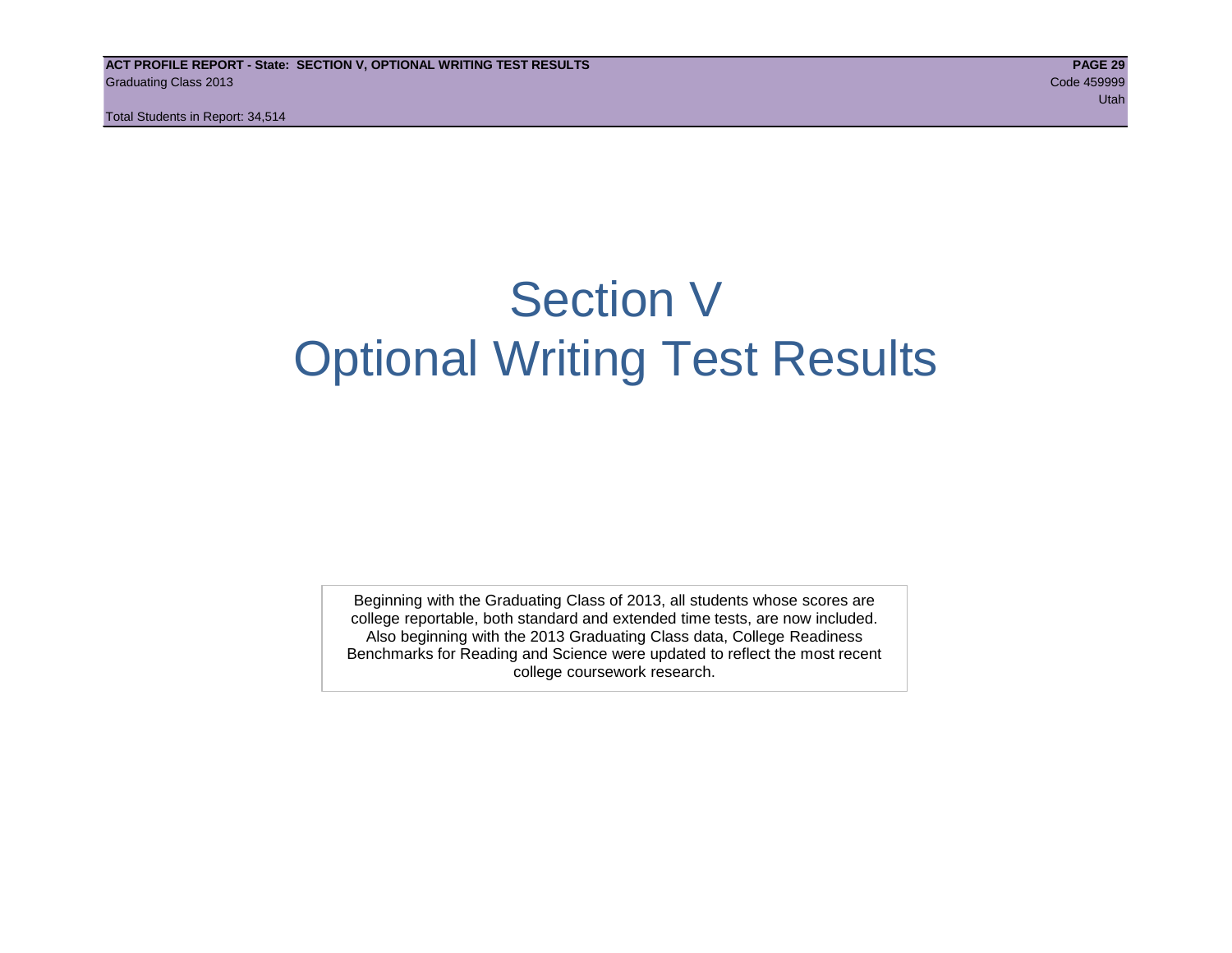### **ACT PROFILE REPORT - State: SECTION V, OPTIONAL WRITING TEST RESULTS PAGE 30** Graduating Class 2013 Code 459999

#### Total Students in Report: 34,514

|                                 |              |          |              | <b>Average ACT Scores</b> |              |              |                                 |          |  |  |  |
|---------------------------------|--------------|----------|--------------|---------------------------|--------------|--------------|---------------------------------|----------|--|--|--|
|                                 |              | N        |              | <b>English</b>            |              | <b>Essay</b> | <b>English/Writing Combined</b> |          |  |  |  |
|                                 | <b>State</b> | National | <b>State</b> | National                  | <b>State</b> | National     | <b>State</b>                    | National |  |  |  |
| <b>All Students</b>             | 3,974        | 942,769  | 24.5         | 21.3                      | 7.6          | 7.0          | 23.4                            | 20.5     |  |  |  |
| Black/African American          | 44           | 114.751  | 20.8         | 16.3                      | 7.2          | 6.1          | 20.4                            | 16.0     |  |  |  |
| American Indian/Alaska Native   | 16           | 6.031    | 18.6         | 16.8                      | 6.9          | 6.1          | 18.4                            | 16.4     |  |  |  |
| White                           | 2,926        | 518,407  | 25.0         | 22.9                      | 7.6          | 7.2          | 23.8                            | 21.9     |  |  |  |
| Hispanic/Latino                 | 408          | 151,504  | 21.4         | 18.6                      | 7.4          | 6.8          | 21.0                            | 18.3     |  |  |  |
| Asian                           | 184          | 54,580   | 24.2         | 23.5                      | 7.6          | 7.6          | 23.3                            | 22.7     |  |  |  |
| Native Hawaiian/Other Pac. Isl. | 32           | 2,812    | 19.0         | 19.5                      | 7.0          | 6.9          | 18.8                            | 19.2     |  |  |  |

|Two or more races | 159 | 35,355 | 24.7 | 21.5 | 7.7 | 7.0 | 23.6 | 20.6 Prefer not/No Response | 205 | 59,329 | 25.1 | 21.8 | 7.6 | 7.1 | 23.8 | 20.9 Males | 1,761 | 423,104 | 24.4 | 21.0 | 7.5 | 6.7 | 23.2 | 20.1 Females | 2,213 | 513,945 | 24.6 | 21.6 | 7.7 | 7.2 | 23.6 | 20.9 Missing | 0 | 5,720 | . | 16.6 | . | 6.3 | . | 16.5